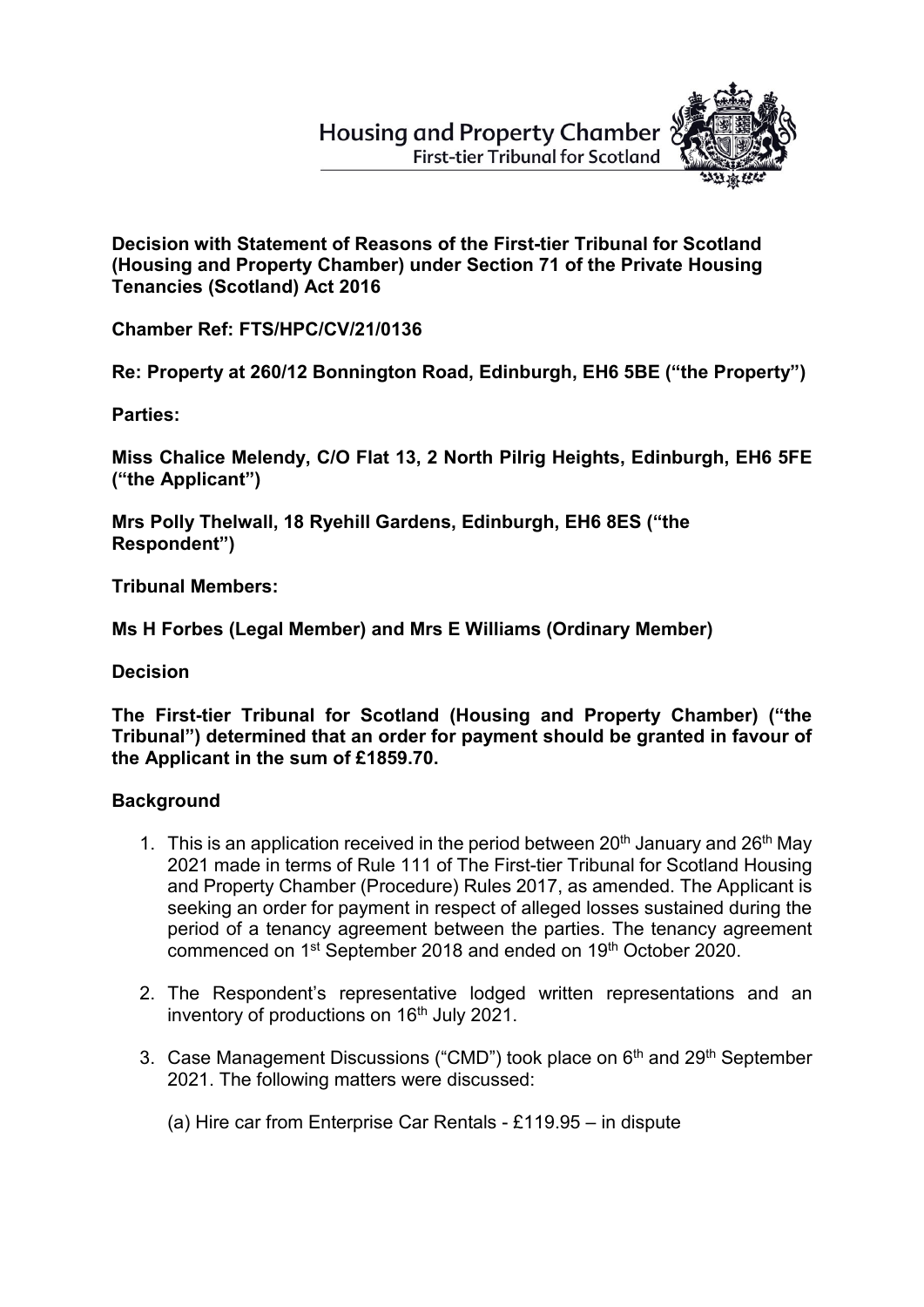- (b) Repair work to the Property £490 partially agreed the Respondent will recompense the Applicant for works in relation to a radiator and a door
- (c) Alternative accommodation Travelodge £115.97 agreed
- (d) Dry cleaning costs £220.20 agreed
- (e) Food £444.89 in dispute
- (f) Hoover  $-$  £139.99  $-$  agreed
- (g) TENS machine  $-$  £97.97  $-$  agreed
- (h) Mac portable drive £58.57 agreed
- (i) Apple power adaptor  $-$  £79.00  $-$  agreed
- (i) Apple USB super drive  $-$  £79.00  $-$  agreed
- (k) Magic Trackpad £129.00 agreed
- (I) Damages for stress, upset and mental health deterioration  $-$  £3000  $-$  in dispute
- 4. A solicitor instructed by the Applicant lodged a revised statement of claim on 13th August 2021.
- 5. The Applicant lodged a revised statement of claim by email dated  $20<sup>th</sup>$ September 2021.
- 6. By email dated  $12<sup>th</sup>$  November 2021, the Applicant lodged an inventory of productions.
- 7. By email dated 17<sup>th</sup> November 2021, the Respondent's representative lodged written representations.
- 8. By email dated 14<sup>th</sup> January 2022, the Respondent's representative lodged a witness statement.
- 9. By email dated 14<sup>th</sup> January 2022, the Applicant lodged written representations.

## **The Hearing**

10.A hearing took place on  $18<sup>th</sup>$  January 2022 by telephone conference. The Applicant was in attendance. The Respondent was not in attendance and was represented by Ms Sarah Cooper, Solicitor.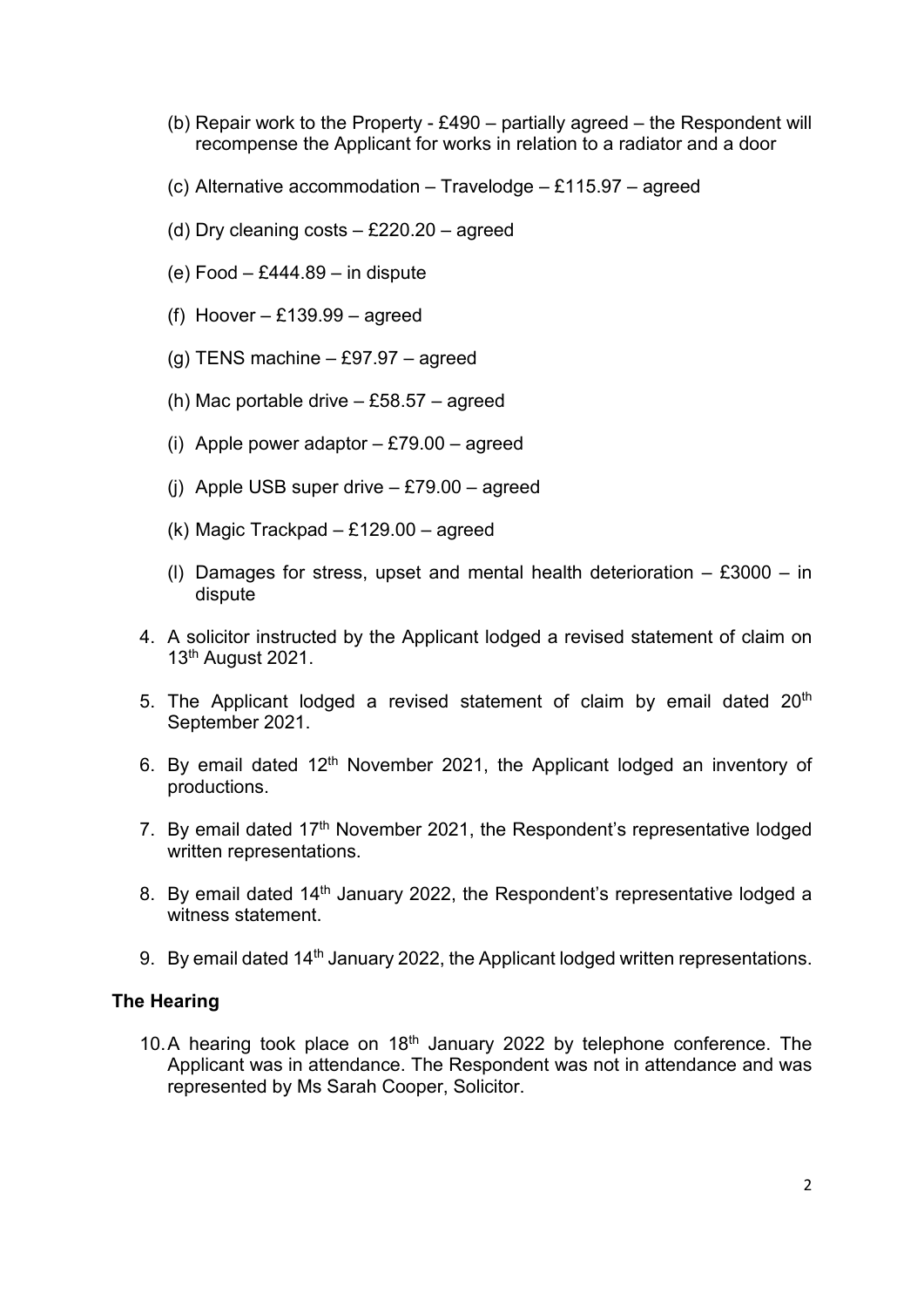## **Preliminary Matters**

- 11.There was some discussion regarding Ms Mason, who was to be a supporter and a witness for the Applicant. It was agreed that Ms Mason would not be present as a supporter until she has given her evidence as a witness.
- 12.The Tribunal indicated that parties and representatives should request breaks as required.

## **The Applicant's position**

- 13.The Applicant raised some issues in regard to the Respondent's credibility, stating that she had informed the tenancy deposit scheme ('TDS') that the correct certification was in place when the Property was let; however, in her written representations, she had admitted that was not the case.
- 14.The Applicant said the Property was let as an Airbnb property when she first stayed there. The parties reached agreement that she would take on the tenancy of the Property. The Property was shabbily furnished and the Respondent and her partner agreed to remove their furniture when the Applicant moved in. At the time of moving in, there were some shipping delays in relation to the Applicant's furniture which delayed the removal of the Respondent's furniture. It was always understood that they would remove their furniture eventually. They then delayed in removing their property. There was no inventory, despite the Respondent informing the TDS that there was one. The Respondent removed a bed from underneath a built-in bed, which the Applicant considered to be unsafe. They placed a mattress on top of the unsafe bed. Eventually, the Applicant had to pay to have the mattress removed.
- 15.The Applicant said she was assisted by Ian Oliver ("IO"), a building manager who she knew socially. He interacted with Duncan Wallace and managed the removal of some items. The Respondent had been unsure what she wanted to keep, so the Applicant agreed to put some of the Respondent's items into a storage unit that she rented. The Respondent was agreeable to this course of action. The Applicant referred the Tribunal to page 33/107 which was an email from IO. Page 36/107 showed text messages between the parties that indicated they were in agreement. The Applicant had been trying to have the mattress removed by the Applicant for three weeks and eventually had to dispose of it, as indicated in texts on pages 37 & 38/107. It was the Applicant's position that the mattress should have been removed at the start of the tenancy.
- 16. The Applicant said there had been an electrical fire in the Property on 3<sup>rd</sup> March 2020. She had a discussion with Duncan Wallace the following day. He had phoned her and tried to dominate the conversation and it was her position that he was trying to trick her in connection with the destruction of her hoover in the fire. Duncan Wallace sent a message thereafter (page 47/107) stating that a functioning hoover would be expected in a fully furnished flat. The Applicant referred to page 52/107 which showed text messages to the Respondent dated 11<sup>th</sup> March 2020 stating that the Applicant could no longer deal with Duncan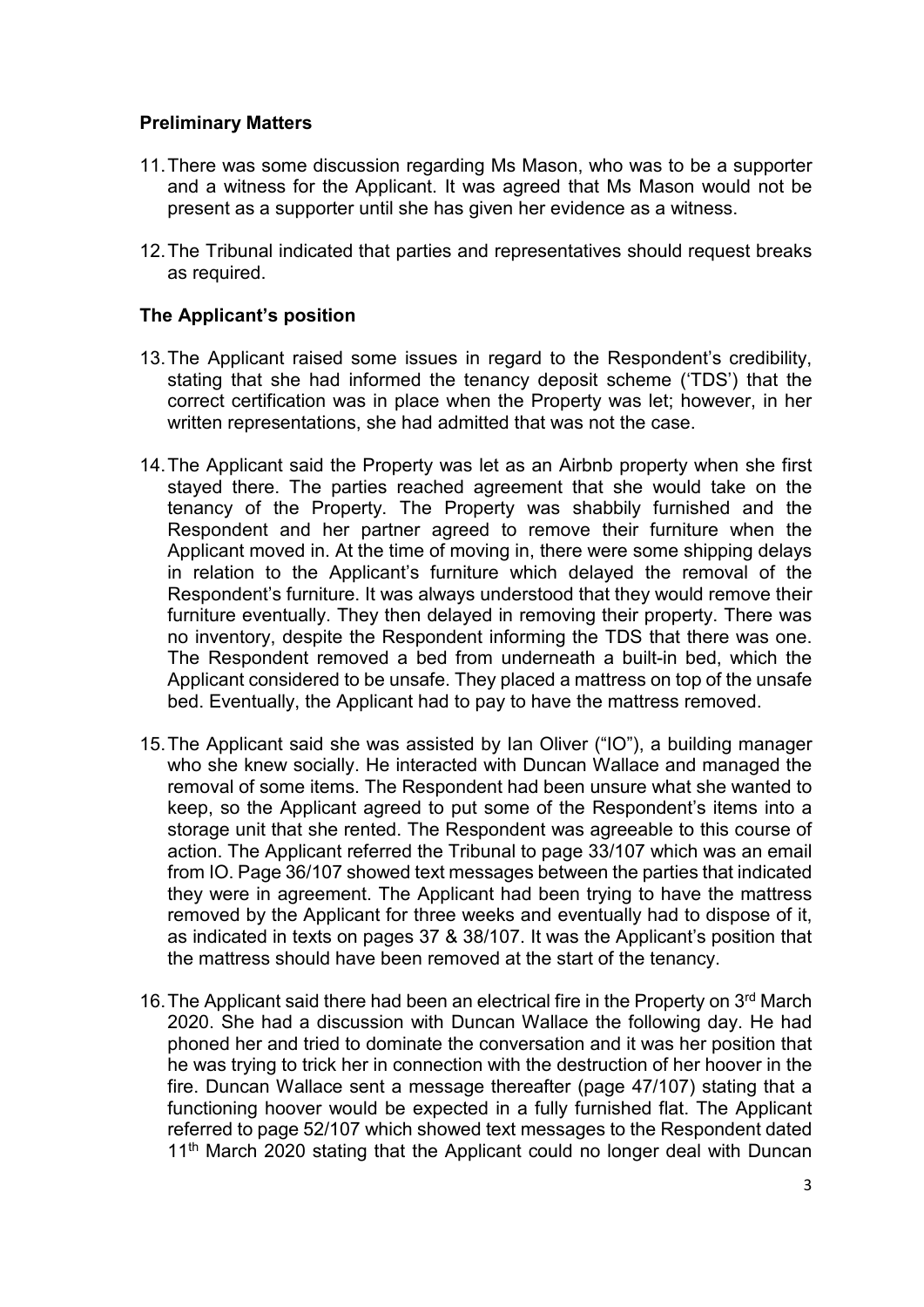Wallace. In the messages, the Applicant stated that the Property was not furnished and that the Respondent and her partner were attempting to set the Applicant up. The Respondent did not respond to this at any time by saying the Property was furnished. It was the Applicant's position that this was absolute proof that it was an unfurnished flat.

17. Page 36/107 showed text messages between the parties. On  $12<sup>th</sup>$  January 2021, the Respondent stated they had got everything they needed from the lock up, and the Applicant responded on  $17<sup>th</sup>$  January 2021 to say that a charity truck was coming the following day. As it happened, the truck did not come and the Applicant had to get rid of the items herself.

## **Hire car from Enterprise Car Rentals - £119.95**

18.The Applicant hired a van to remove some of the furniture belonging to the Respondents. The invoice dated 25<sup>th</sup> January 2021 in the sum of £119.95 had been lodged (page 86/107). The Applicant said she got rid of a sofa bed, cushions, and other things that the Respondent did not want. Responding to questions from the Tribunal as to whether she had discussed with the Respondent whether they would pay for the removal of the goods, the Applicant said she thought they would help with the costs.

## **Repairs**

## **Curtains – January 2019 – £30**

19.The Applicant said she paid the sum of £30 to IO to have curtains reinstalled after double glazing had been fitted. She asked for this sum from the Respondent but she did not chase it up.

## **Pulley System – June 2019 – £50**

20.The Applicant said the pulley system in the kitchen fell on her head. She contacted Duncan Wallace and he agreed to pay for a new pulley. There was some discussion between Duncan Wallace and IO. It was agreed that the Applicant should purchase this and it would be deducted from her rent. The Applicant paid £50 to have the pulley put up by IO. The Applicant pointed out that the Respondent stated in her representations that it was the Applicant's choice to replace the pulley, whereas she directly contradicted herself in the representations to the TDS where she said the Applicant had not been authorised to replace the pulley. Responding to questions from the Tribunal, the Applicant said she had told the Respondent that she had paid £50. They were friends at the time, and she felt bad pushing the Respondent for payment. It was understood she would be paid for this.

## **Floor Painting – November 2019 – £110**

21.The Applicant said paint had been flaking off the kitchen floor and going into her dog's food and water. She had a conversation with the Respondent, who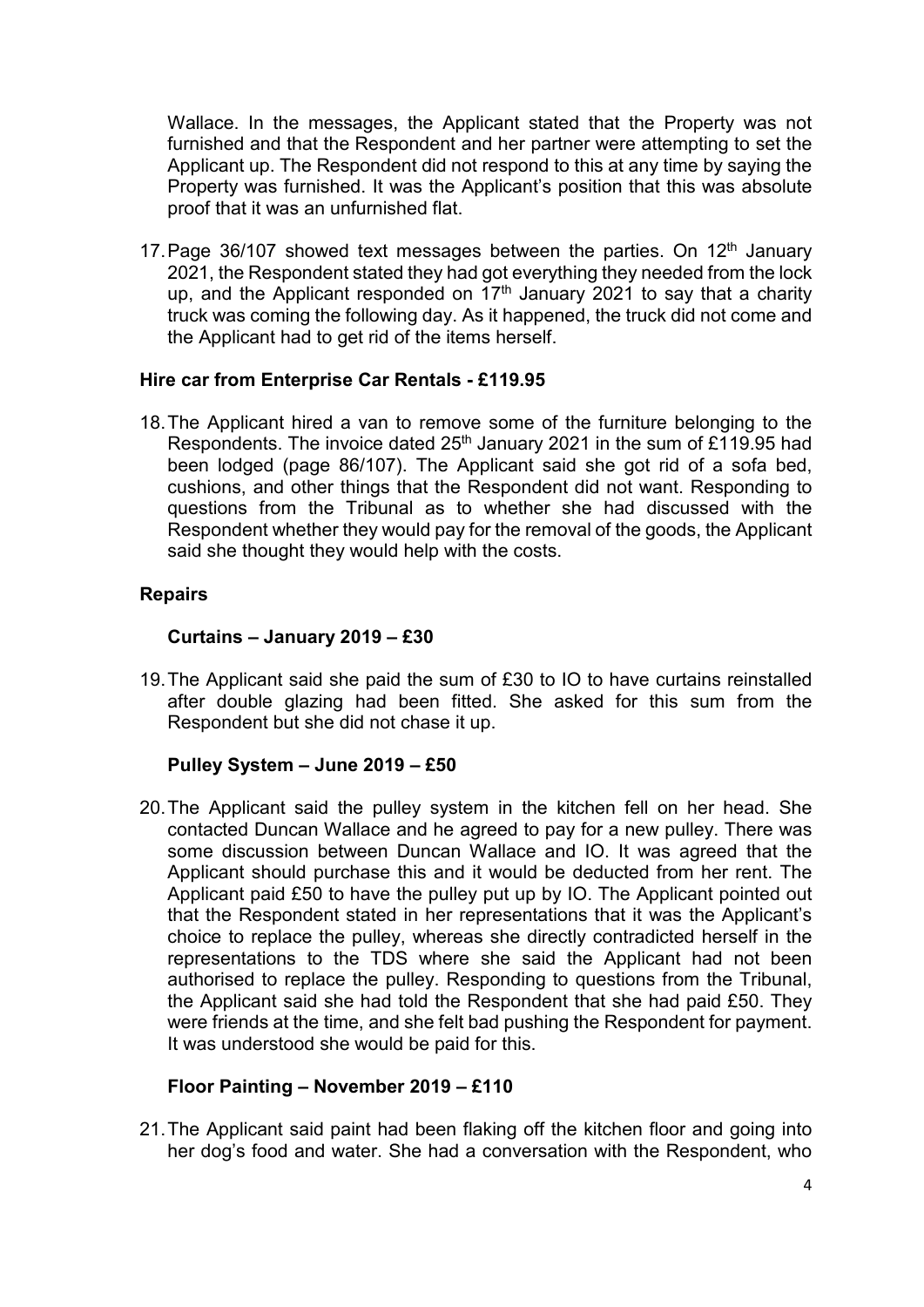told her to get someone to paint the floor with the correct paint. IO carried out this work. The Applicant asked the Respondent for the money but it was never paid. She could not remember if she had reiterated her call for payment and said the matter maybe got lost in an avalanche of issues. She did not feel she was morally entitled to deduct it from the rent payment.

## **Removal of items – October 2018 – 2 men – ½ day – £150**

22.In October 2018, the Applicant paid two men for a half day to put items in storage. Responding to questions from the Tribunal as to whether she had discussed this matter with the Respondent, the Applicant said she did not ask the Respondent to pay for the storage costs. It was her idea to put the items in storage. The invoice from IO (p85/107) stated that this cost included moving things out of the storage unit and disposing of them. The Applicant said she thought the bill was for removing the items and disposing of them. Responding to questions from the Tribunal, the Applicant said she disposed of some items of her own when the storage unit was emptied, but it was only bric a brac. She said, although the invoice from IO was dated March 2021, she had paid IO cash as they went along.

## **Lack of cooking facilities – Cost of food – £444.89**

- 23.The Applicant said only two hob rings were working at the start of the tenancy and then only one. The extractor fan did not work. There was discussion about a new fan. A plumber was called out and he said the gas hob required attention, but he had not been hired to do that, or provide a gas safety certificate. He sealed off a gas fire. Eventually, one ring on the hob began to burst out flames that singed the Applicant's hair and eyebrows. The Applicant became scared to use the hob. There had been an electrical fire, and the Respondent had said she did not know her responsibilities as a landlord. The Applicant said the Respondent did not rectify the situation and stonewalled her and refused to address it. This was wilful negligence. Responding to questions from the Tribunal regarding the claim by the Respondent in her submissions that the hob only required cleaning, the Applicant said the Respondent or her partner had once come to put in grout and had taken the hob apart, but it had stopped working again. No gas safety certificate was every provided. There were three smoke alarms within one meter of each other that all went off when the gas was turned on. This made cooking impossible.
- 24.The Applicant said there were issues with the fridge and the hot water but she had not included these in her application.
- 25.The Applicant said friends sometimes brought her food. Ms Mason had brought her food amounting to around £100, as reflected in her statement on page 81/107. The Applicant had to order in food through Deliveroo. She referred to the invoices submitted on pages 82-84/107. The Applicant said one invoice was for a large amount, including fish market-type food. She said she was not cooking every day and she was very hungry.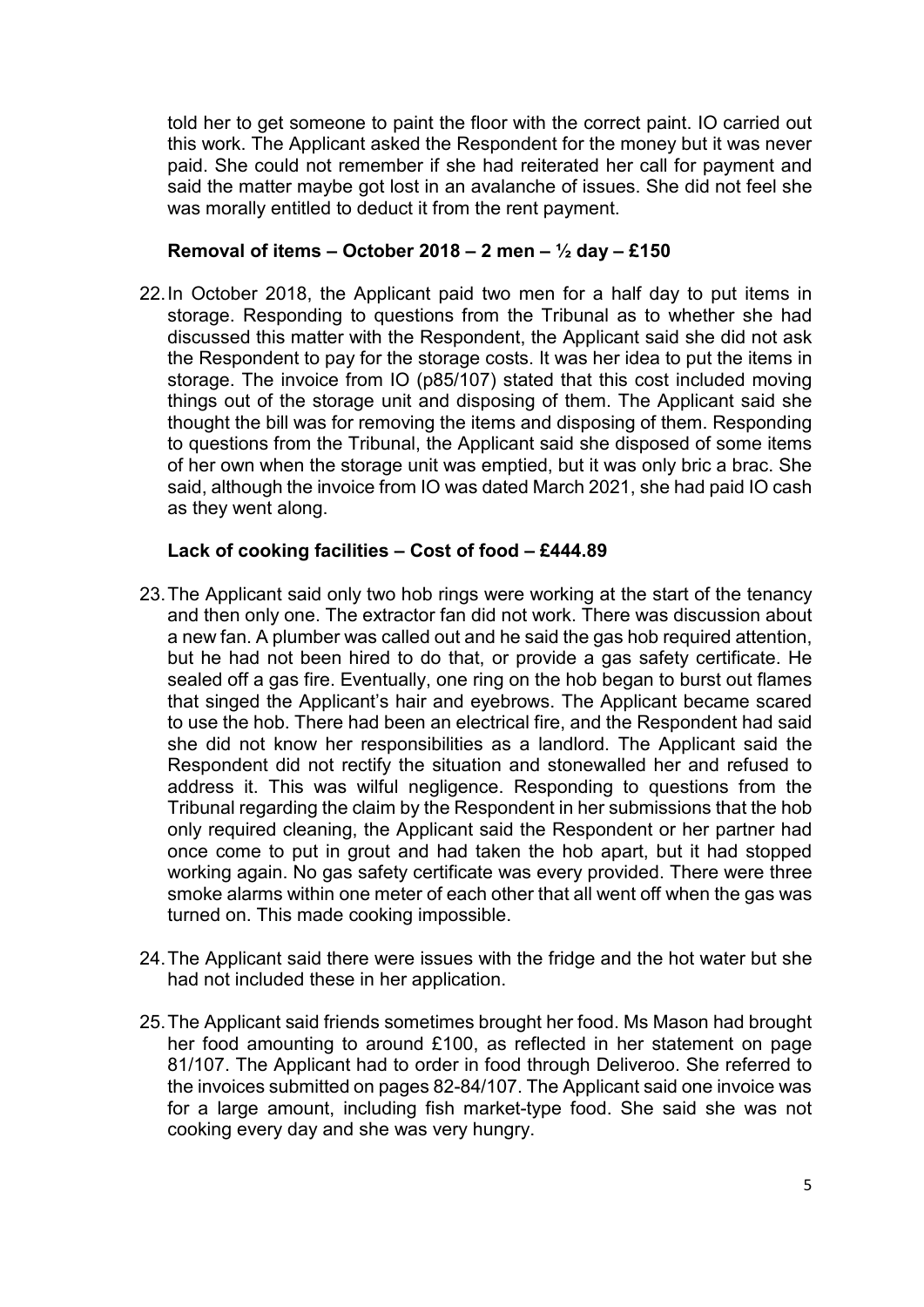## **Works to doors and radiator – £150**

26.Ms Cooper took instructions and confirmed that the Respondent would recompense the Applicant for this sum.

## **Adjournment**

27.The hearing was adjourned at this stage to a further hearing to take place on 8th March 2022.

## **The Hearing**

28. A hearing took place on 8<sup>th</sup> March 2022 by telephone conference. The Applicant was in attendance. The Respondent was not in attendance and was represented by Ms Sarah Cooper, Solicitor. Ms Cooper said the Respondent and her partner, Mr Wallace, were both unwell and would not be in a position to give evidence that day.

## **Damages for stress, upset and mental health deterioration – £3000**

29.The Applicant continued presenting her case. It was her position that it was entirely clear that she was psychologically impacted by her treatment at the hands of the Respondent and her partner, who had obfuscated and did not respond to request for repairs. They had left her in a dangerous situation and it was wilful negligence. She was afraid, and, even after another place was found for her, she was broken.

## **Witness – Lisa Mason**

## **Examination-in-chief**

- 30.Ms Mason is a museum curator and a community task force volunteer with Volunteer Edinburgh. She commenced volunteering in April 2020 and met the Applicant in May 2020. The Applicant was clinically vulnerable during lockdown and was shielding. Ms Mason walked her dog and collected medication and shopping. She did not initially enter the Property and would chat to the Applicant on the landing. The Applicant had made comments about issues with her landlord in passing. Ms Mason was aware that the situation was not ideal but she was not aware of the issues.
- 31. The first time Ms Mason entered the Property was on 8<sup>th</sup> September 2020. She arrived to find the Applicant upset. She understood that something was deeply amiss, and asked the Applicant if she would like her to come in. On entering the Property, she found a tradesman and the Respondent present. The tradesman left. The Applicant and the Respondent were in the kitchen, and Ms Mason was in the other room. She heard the Respondent raise her voice, so she went to the kitchen door. The Respondent was shouting and her behaviour was threatening. Ms Mason understood there was an issue with the kitchen tap, which could not be used, and the Applicant was trying to get a timeframe for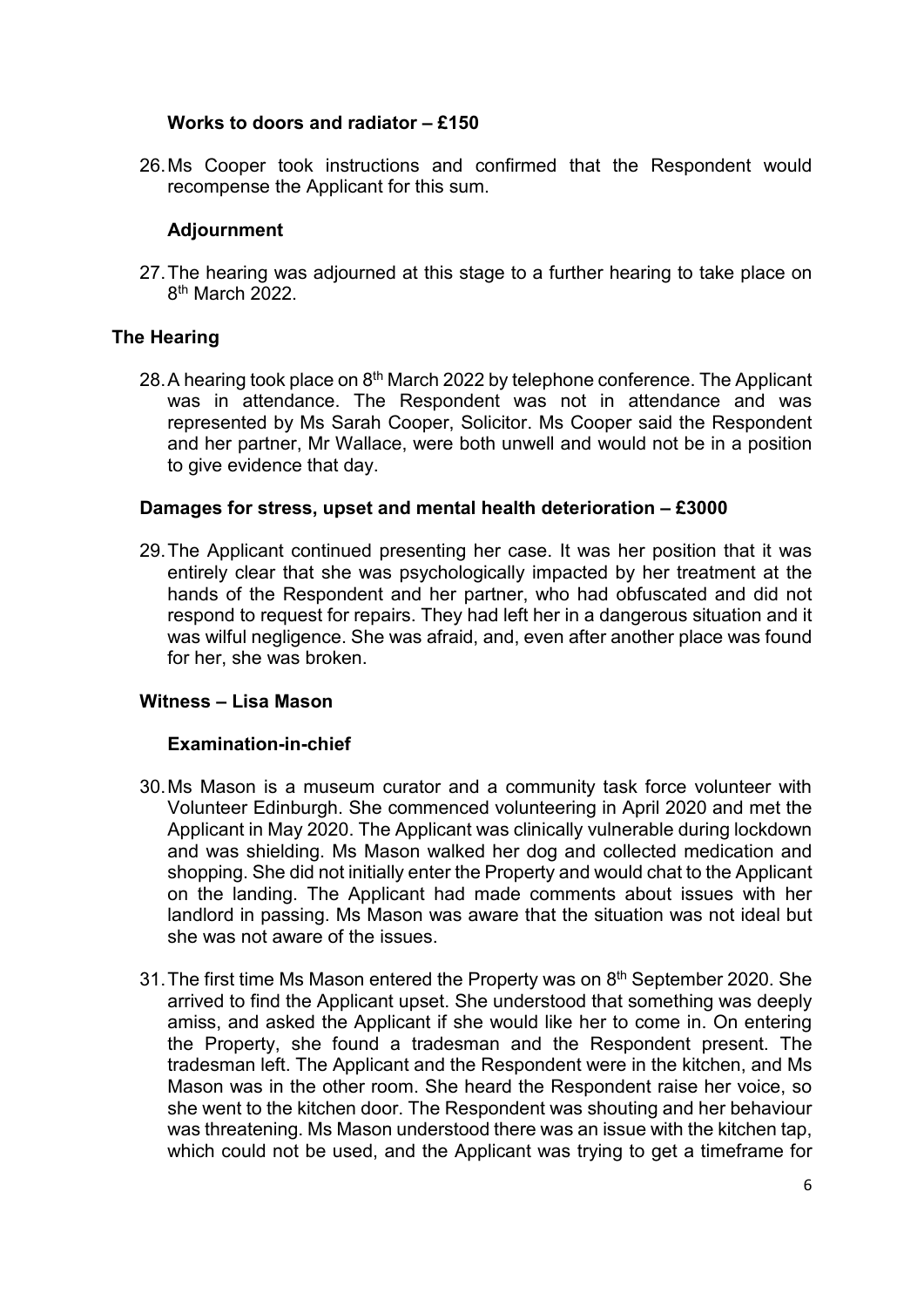repairs. The Respondent said repeatedly there was water available in the bathroom. She said the Applicant was not the only one with health issues. Ms Mason could not remember the exact words, but she remembered something had been said that suggested financial difficulties on the part of the Respondent were stopping the work from going ahead. The Respondent asked Ms Mason what she thought they should do. Ms Mason said they needed a contractor and water as soon as possible. There was more fruitless discussion and aggression from the Respondent, who asked Ms Mason to leave the room. Ms Mason refused. It was her feeling that the Respondent was trying to cut off the Applicant's support. Ms Mason asked the Respondent to stop raising her voice, which she did, but her body language continued to be aggressive. Ms Mason asked how they could move the situation forward, and the Respondent stormed out of the Property.

- 32.Ms Mason noticed lots of things wrong with the flat. The kitchen tap had sunk into the grout, and the handles could not be operated, so there was no water in the kitchen. There were chunks of rotten wood and dampness under the sink. Only one burner on the hob worked. The extractor fan was broken. The gas fire had been shut off and there was hazard tape. There was no handle on the cupboard door. Ms Mason then learned more about the issues and the Respondent's attitude.
- 33.Around the end of September 2020, the Applicant was trying to fill a kettle in the kitchen. The hose to the tap snapped and water sprayed everywhere. The water had to be turned off at the mains. Ms Mason spoke to the homelessness team but it was impossible to house the Applicant on a temporary basis as she has a dog. The Applicant stayed in a Travel Lodge until the issue was fixed.
- 34.The Applicant and Ms Mason became more friendly. Ms Mason realised the Applicant was at crisis point. She offered to communicate with the Respondent on the Applicant's behalf as the relationship between the parties had broken down. She emailed the Respondent. Sometimes she got a response and sometimes she did not. The correspondence was strange, with the Respondent sometimes implying it was the first time she had heard about the issues.
- 35.In or around the first week in October 2020, the Applicant told Ms Mason she could not see a way out of the situation and she was seriously considering taking her own life. Ms Mason felt she was in over her head and called her manager to discuss matters. Her manager, Heather Yang, went to the Property to see the Applicant. They found the Property to be physically dangerous. Due to that and the bullying and abusive behaviour of the Respondent, they decided the Applicant could not continue to live there. Environmental Health suggested a repairing standard application, but this was not progressed. An ex-boss of Ms Mason was renting out a flat. The Applicant was unwell and in bed, but Ms Mason and Ms Yang told her she needed to leave and they would help. Ms Yang got a removal company to pack and move all the Applicant's belongings. The Applicant appeared to be almost paralysed with fear. She did not have the strength to take this action herself, and she had almost given up.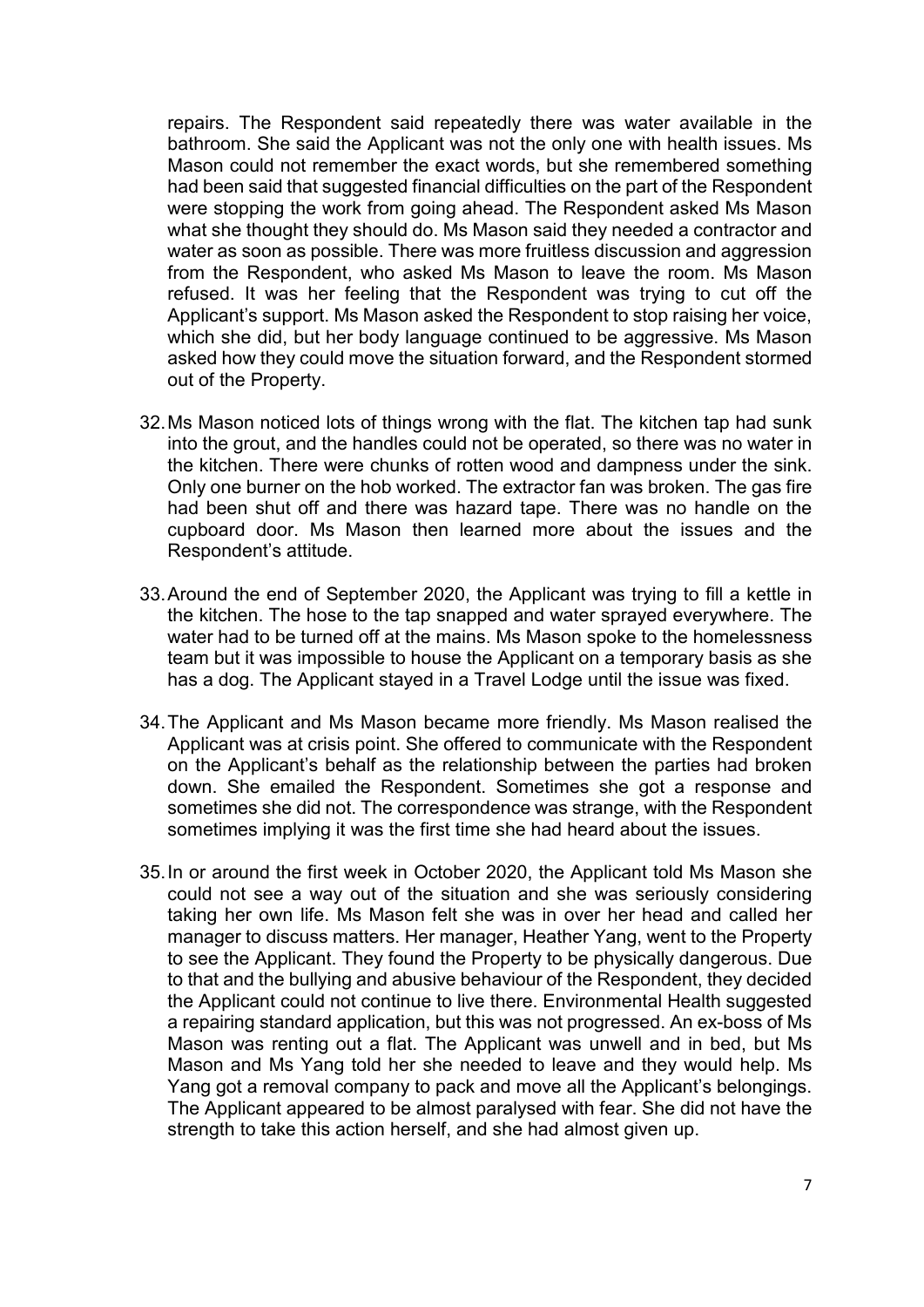- 36.Ms Mason said she had told the Applicant she would have to inform the Respondent that she was moving, but the Applicant seemed scared of the Respondent knowing her new address. Ms Mason asked the Respondent to forward the Applicant's mail to her. The Applicant continued to appear traumatised even after moving. The situation had a long term impact upon her.
- 37.Asked whether she had communicated with the Respondent regarding gas certification, Ms Mason said she could not remember. She had emailed the Respondent regarding the kitchen tap, surges of power in the electrical system, the hob and the extraction fan.

#### **Cross-examination of Ms Mason**

- 38. Ms Mason confirmed that her statement on page 30/107 was in her own words. She had initially compiled it for the tenancy deposit scheme. Ms Mason confirmed that, although she and the Applicant had become friends, she still performed a volunteering role by walking the dog and getting medications. She would have a cup of tea with the Applicant and this was within the parameters of the volunteering relationship.
- 39.Ms Mason confirmed that she had stated in her statement that the Respondent gave a four week timescale on 8<sup>th</sup> September 2020, but she felt this was vague. She accepted this was given as a result of the tradesman's view about when the work could be done. She said she had brought food to the Applicant on a number of occasions. Sometimes she had brought cakes she had baked, or picked up takeaways or did grocery shopping, which was often bits and pieces like milk and eggs. This was during a period from around May 2020 to the end of the tenancy in November 2020. She understood the Applicant was eating takeaways because she couldn't cook due to the fan not working. She was unsure of the finer details of the Applicant's cooking practices but said the Applicant was struggling with preparation.
- 40.Ms Mason's support was ad hoc. She was initially walking the dog Monday to Friday when she was furloughed, but then it reduced to Tuesday and Thursday when she went back to work.
- 41. It was Ms Mason's understanding that the tradesman at the Property on  $8<sup>th</sup>$ September was there to assess the worktop repair and water connection. The worktop was rotten and unstable. The tap couldn't be installed until the worktop was repaired. The Applicant was very upset. The tradesman looked awkward. It was her position there was in imbalance of power in that the Applicant was a vulnerable female who was shielding, had limited mobility, no water and was crying, and the Respondent, who was shouting and bullying, talking about her own health and behaving in an aggressive manner.
- 42.Responding to questions from the Tribunal, Ms Mason said she was aware of the kitchen tap situation from  $8<sup>th</sup>$  September, but she suspected it had been going on before. Asked whether she had got a response from the Respondent to her emails, Ms Mason said some were responded to, others were not. Ms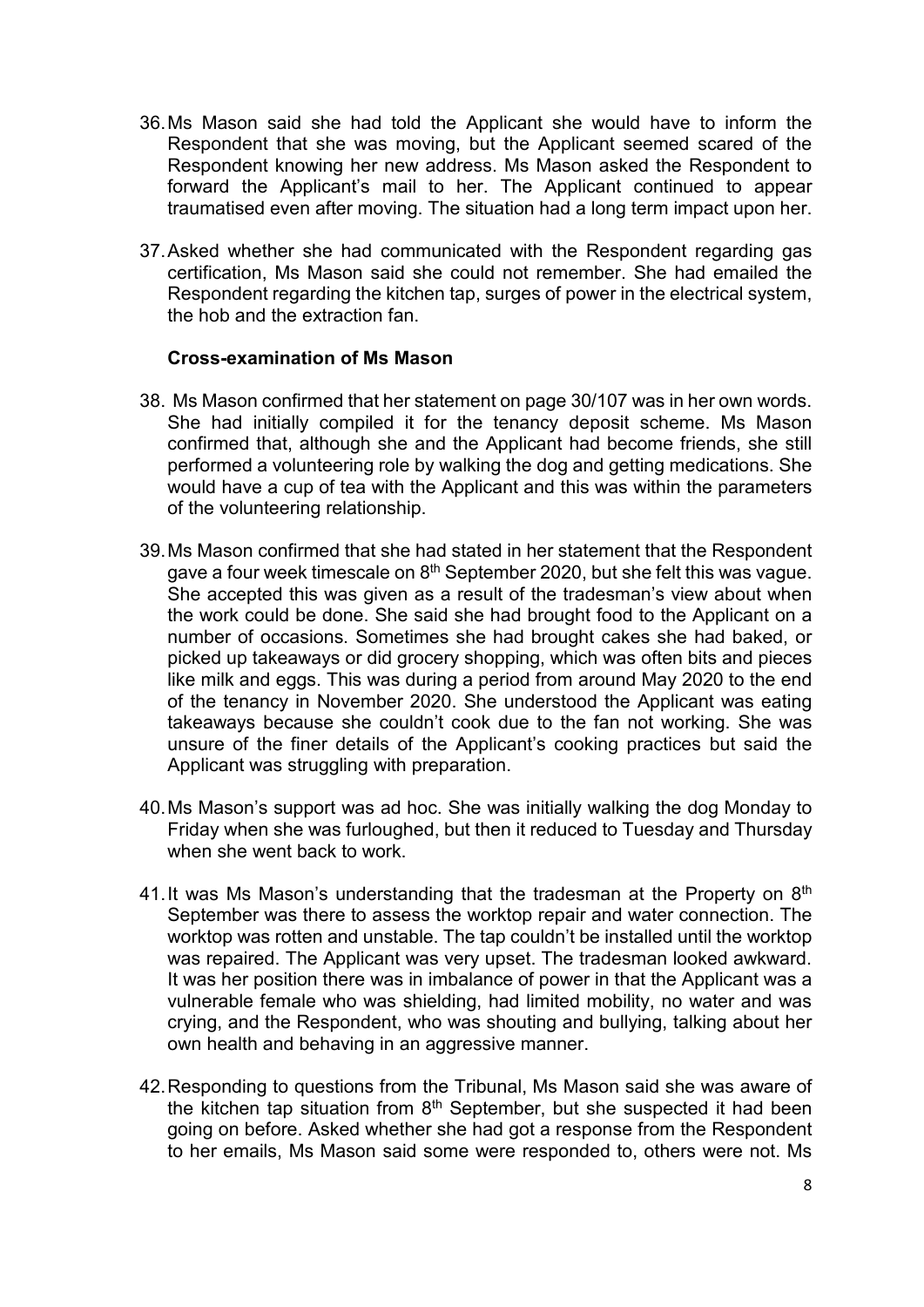Mason said the Applicant's health had improved since she moved out of the Property. She had lost weight, was exercising more and had more energy. She is working two days and can now leave the house. She is a happier person. Ms Mason has not heard her say she has had a severe arthritic flare up since she left the Property.

## **Witness – Heather Yang**

## **Examination-in-chief**

- 43.Ms Yang has been the Core Services Manager for Volunteer Edinburgh for four years, working in another role within the organisation for ten years before that. Ms Yang said the service was approached to offer assistance to the Applicant, who was vulnerable and at home. She visited on one occasion and found the Applicant to be very distressed due to issues within the Property. The issues were distressing. It was clear that the Applicant was struggling. Ms Mason had contacted Ms Yang by text message for assistance, indicating the situation was severe. Ms Yang understood the Applicant had indicated she was considering ending her life because of the issues. Ms Yang said she visited because of the extreme distress of the Applicant.
- 44.Ms Yang described problems with water and electrics. The Applicant was only comfortable in her bed. The Property was on the top floor of the building. It looked like the Applicant's living conditions required attention. Ms Yang said the Applicant was not in a positive frame of mind. Her health was not good.
- 45.After the visit, the volunteers tried to ensure that the Applicant was safe. This involved moving her into another tenancy when a property became available. They helped with the move, and the Applicant's health improved dramatically after that.

## **Cross-examination of Ms Yang**

- 46.Ms Yang said she only visited the Applicant once. Asked about how vulnerability was assessed, she said the service would be approached by a person and the service provided would be based on the information given by the person. There were no personal visits for assessment purposes due to the pandemic.
- 47.Asked whether the remit of the volunteer included friendship, Ms Yang said no. The work of the volunteer was task orientated. All volunteers are trained to do tasks. There was an advertising campaign by the Scottish Government. All volunteers were interviewed and references were taken up. Training was provided and Disclosures sought.
- 48.Ms Yang said when she had stated the Applicant's living conditions required attention, she meant the condition of the Property. She was not involved in repairing issues at the Property.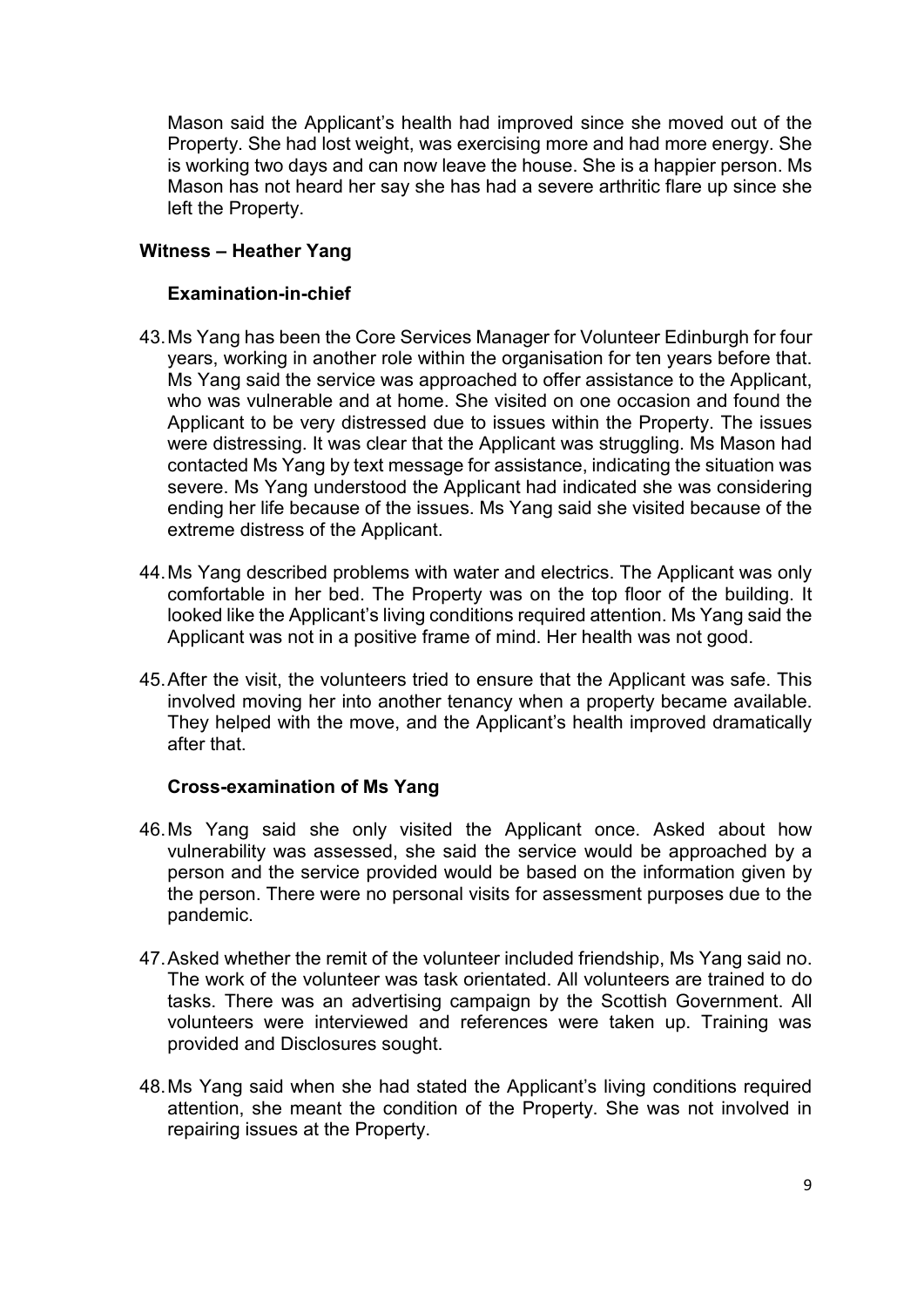49.Asked whether she had referred the Applicant to mental health services after her visit, Ms Yang said she thought she had phoned Social Care Direct but there was a backlog. It was her understanding that the Applicant was accessing health services herself.

## **The Applicant's position**

- 50.Responding to questions from the Tribunal regarding her health conditions, the Applicant said everything became heightened after what she described as the electrical fire. The Respondent would not fix the door and she was sometimes trapped inside. She felt that she was living in a complete state of unsafety. The Respondent and her partner were very blasé. They chose not to address safety issues. This was criminal. She could not imagine anyone not rectifying such issues immediately.
- 51.The Applicant said there had been previous issues in her life that had exacerbated her health conditions, including being defrauded of her savings. She had made the Respondent aware of this and she felt the Respondent and her partner knew how to manipulate her. Her physical issues had deteriorated after moving into the Property. She was very unwell while living there.
- 52.Responding to questions from the Tribunal regarding the issue with the front door, the Applicant said the door needed to be sawed at the bottom. There was a document in the Property that gave instructions on opening and closing the door. It was very hard to open. The Respondent did some work to it that involved removing screws and a bit of metal, but it just delayed the problem. There were four occasions when she could not get out. She said she had contacted the Respondent about this several times. She did not know where to turn. The situation was worse after the electrical fire.
- 53.The Applicant said the Respondent was aware the Applicant had Occupational Therapy support. She referred to correspondence on page 65/107 where she indicated this to the Respondent. This was not responded to. Asked whether she had chased this up, the Applicant said yes, and that a pattern had emerged where she would contact the Respondent or her partner until the electrical fire on 10<sup>th</sup> March 2020. The following day she spoke to Duncan Wallace but he spoke over her and would not listen. The Applicant referred to correspondence on page 47/107 where Duncan Wallace said he was glad the Applicant was 'safe and warm'. She said this chilled her, given the electrical fire situation. There were inaccuracies in messages regarding the ownership of the hoover that was damaged. It was the Applicant's position that the Respondent and her partner were attempting to build a situation where the Applicant could be defrauded. They started to show an unhealthy interest in whether she was in or out. They ignored or 'stonewalled' her, and she began to feel very unsafe, ill and trapped.
- 54.The Applicant referred to page 76/107 which was correspondence from the Respondent where she stated it was unclear what had happened in relation to the electrical situation. The Applicant felt this was an attempt to mess with her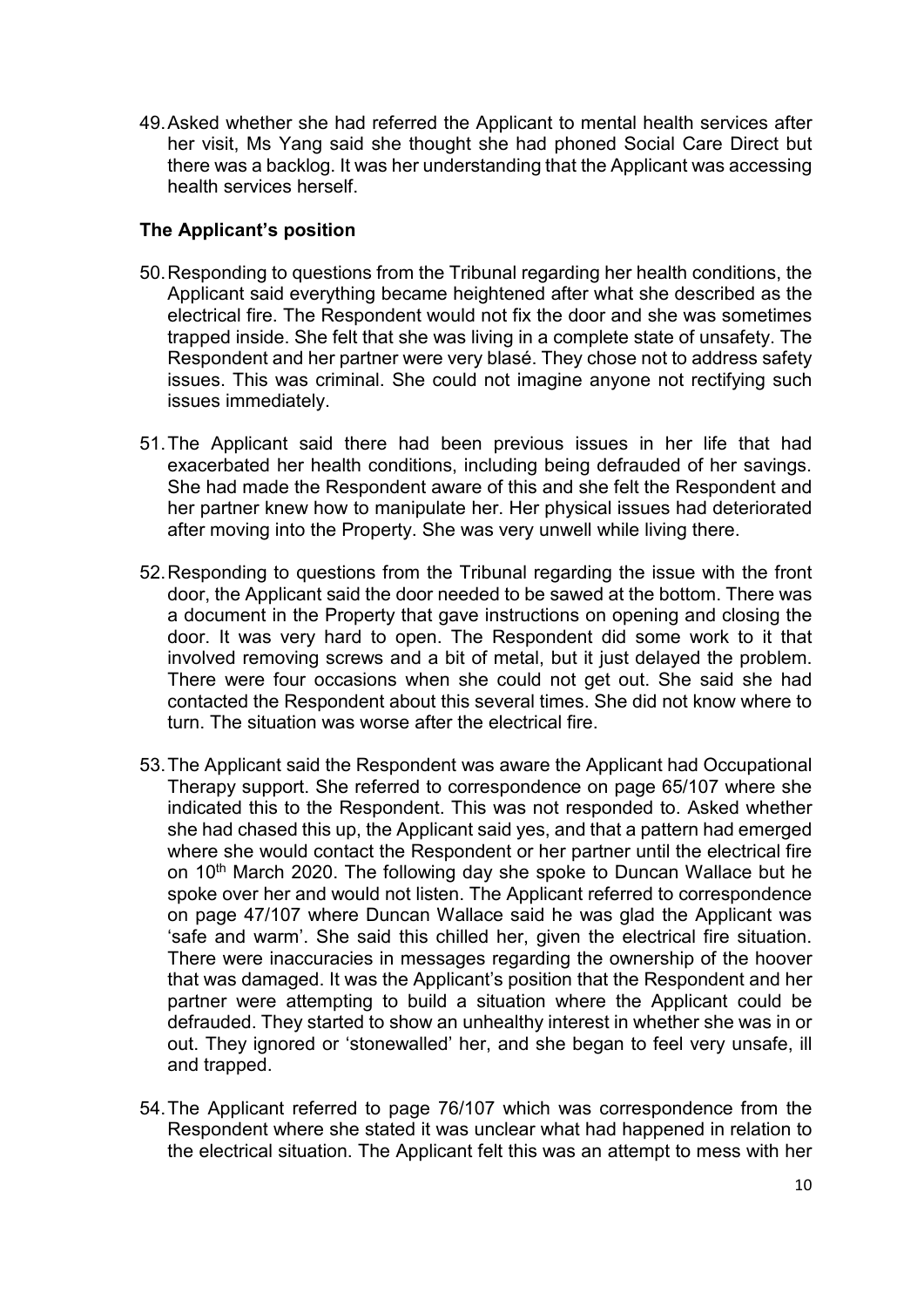or 'gaslight' her. The plumber had told her that the reason given by the Respondent for the electrical fire was incorrect. There had been no gas safety certification for six years.

55.The Applicant referred to page 67/107 which was correspondence from Duncan Wallace dated 18<sup>th</sup> July 2018, which was prior to the start of the tenancy. It was the Applicant's position that the Respondent and her partner intended to take advantage of her financially. The sum of £800 mentioned made no sense. The council tax was £104 per month, as reflected in the council tax credit note lodged with the application, and not £181 as stated on page 67. They were inflating the council tax. There was a methodology here. They had set out to take advantage of her. It was her position that this was all planned from the beginning, and that the Respondent would not have offered a discounted rent if the Property was furnished.

## **Cross-examination of the Applicant**

- 56.The Applicant accepted that the tenancy agreement stated that the Property was furnished, and that she had signed the agreement. It was her position that the document was presented as a standard print-out, and that there was an oral agreement that she would use her own furniture when it arrived. It had not arrived by the start date of the tenancy. The Applicant pointed out that there was no inventory.
- 57. The Applicant was referred to page  $67/107$  which was an email dated 18<sup>th</sup> July 2018 from Duncan Wallace. Mr Wallace had mentioned a tenancy contract and referred to tenants' rights having recently improved. The Applicant said the email gave her the illusion Mr Wallace was abreast of regulations and that she could trust him. The Applicant said the problems started a couple of days after the lease was signed with issues around an unsafe built-in bed. Asked whether she had asked the Respondents to move bedding so she could use the space on the bed, the Applicant said she asked the Respondent to move their belongings as soon as hers arrived. She brought art work and suitcases by car and the rest of her belongings were shipped up. She used the Respondent's furniture at the start, then she stored their belongings.
- 58.Asked about the email which appeared to be a redacted statement from Ian Oliver on page 33/107, the Applicant said it was sent by Mr Oliver to her and from her to the Tribunal. The reason it appeared to be sent from her email address was because she may have forwarded it to herself. At this point, the Tribunal indicated that the original document would have more evidential value than a redacted statement. The Applicant agreed to consider lodging unredacted documents.
- 59.The Applicant accepted that she had used a shoe shelf belonging to the Respondent. It was her position that the Respondent no longer wanted to rent through Airbnb and that was why they were happy to have the furniture removed from the Property. It was put to the Applicant that the Respondent initially let a furnished property and was trying to be helpful to the Applicant later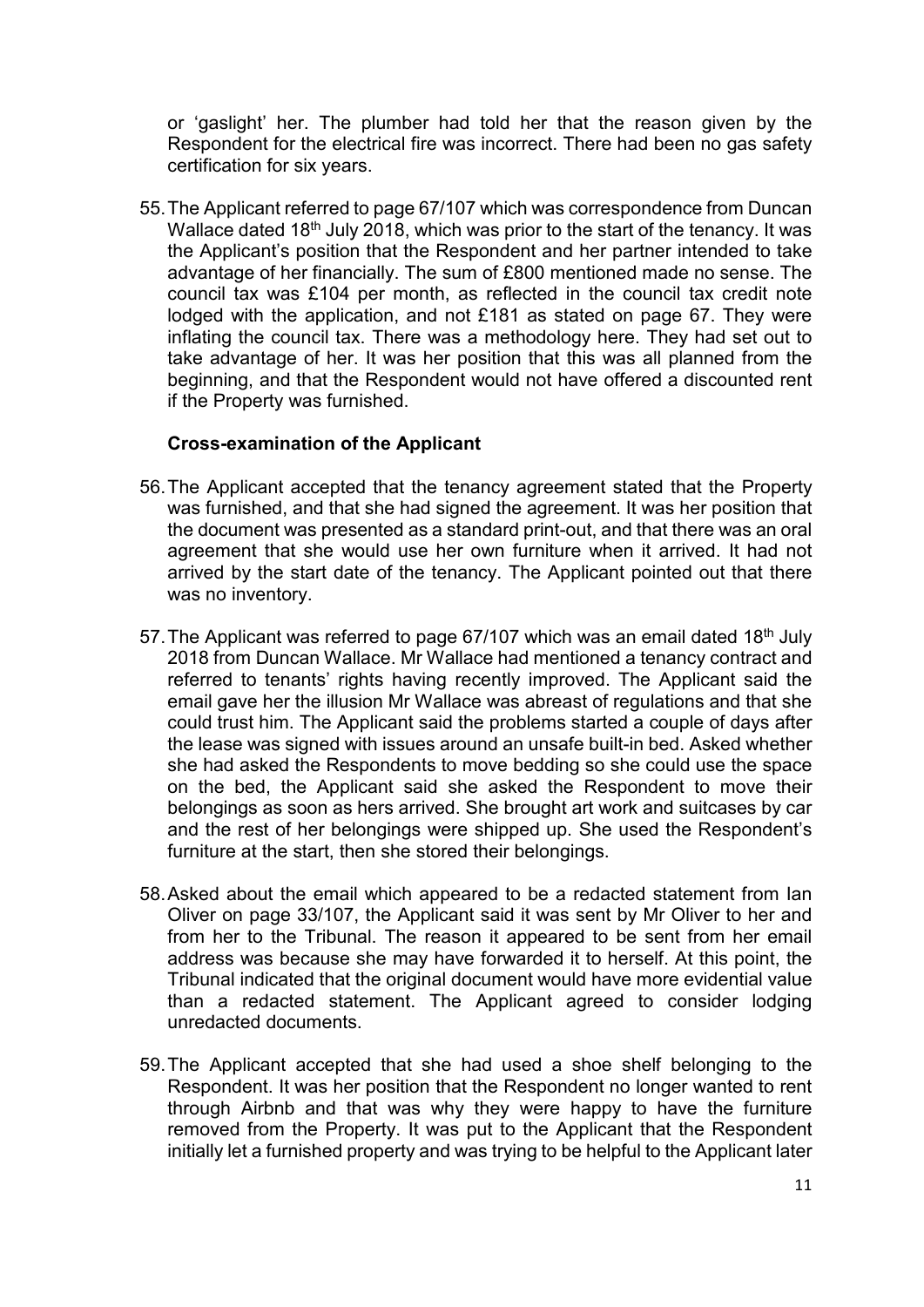by allowing the removal of furniture. The Applicant said there was never any discussion about keeping the Respondent's furniture and storing hers. The agreement was she would move her things in, and the Respondent would move her things out. The Applicant offered to keep the Respondent's belongings in storage to help them out. The Applicant denied that the arrangement was in respect of crockery and personal effects, stating that there was agreement that the sofa could be got rid of. She said the Respondent did not value the furniture and Mr Wallace had agreed with Ian Oliver to get rid of some of the furniture.

- 60.The Applicant was referred to page 85/107 which was a redacted email from Ian Oliver set out in the form of an invoice. It was put to her that the paragraph relating to the £150 claim for two men removing furniture in October 2018 was oddly worded for a tradesman. The Applicant said she helped to draw up the document.
- 61.Referred to page 86/107, an invoice for vehicle hire in the sum of £73.06, the Applicant said she had informed Mr Wallace that she was hiring a vehicle to move items and he had agreed to recompense her.
- 62.The Applicant was referred to her email to the Respondent dated 23rd May 2020 (page 70/107) which stated 'it has become impossible for me to cook'. Asked whether that was the first date on which the problem started, the Applicant said no, it was a reminder. The Applicant said she was fearful of using the hob, there was no electrical certification, and the three fire alarms prevented her cooking as they would go off whenever she tried. The Respondent had instructed repair of the kitchen extractor fan, but it stopped working again and was never repaired. She said she had informed the Respondent, who told her to make plans with the electrician. The Applicant referred to page 72/107 where she informed the Respondent that the fan was not working again, by email dated 23rd May 2020.
- 63.The Applicant was referred to page 73/107, an email dated 1st September 2020, where she referred to singeing her hair and eyebrows when using the hob. It was put to her that the hob only required cleaning. The Applicant said that was not the case and it was insulting. She denied exaggerating the situation by describing 'explosive bursts' from the hob.
- 64.Responding to questions regarding the vouching lodged for takeaway food from page 81/107 onwards, and, in particular, the £112 receipt for food, wine and lager on 18<sup>th</sup> June 2020, the Applicant said she had been living on 'bits and bobs' and needed a proper big meal. Asked what she had done for food on days other than those for which vouching was provided, the Applicant said she just would not eat. She was very unwell and would be in her bed. She said she cooked bits of food now and again. The Applicant said she had not told the Respondent she would be charging her for the cost of takeaways.
- 65.The Applicant was referred to page 32/107 which was a statement from Heather Yang, which stated that issues with cooking facilities commenced in April 2019. The Applicant said it was accepted that this was a mistake on the part of Ms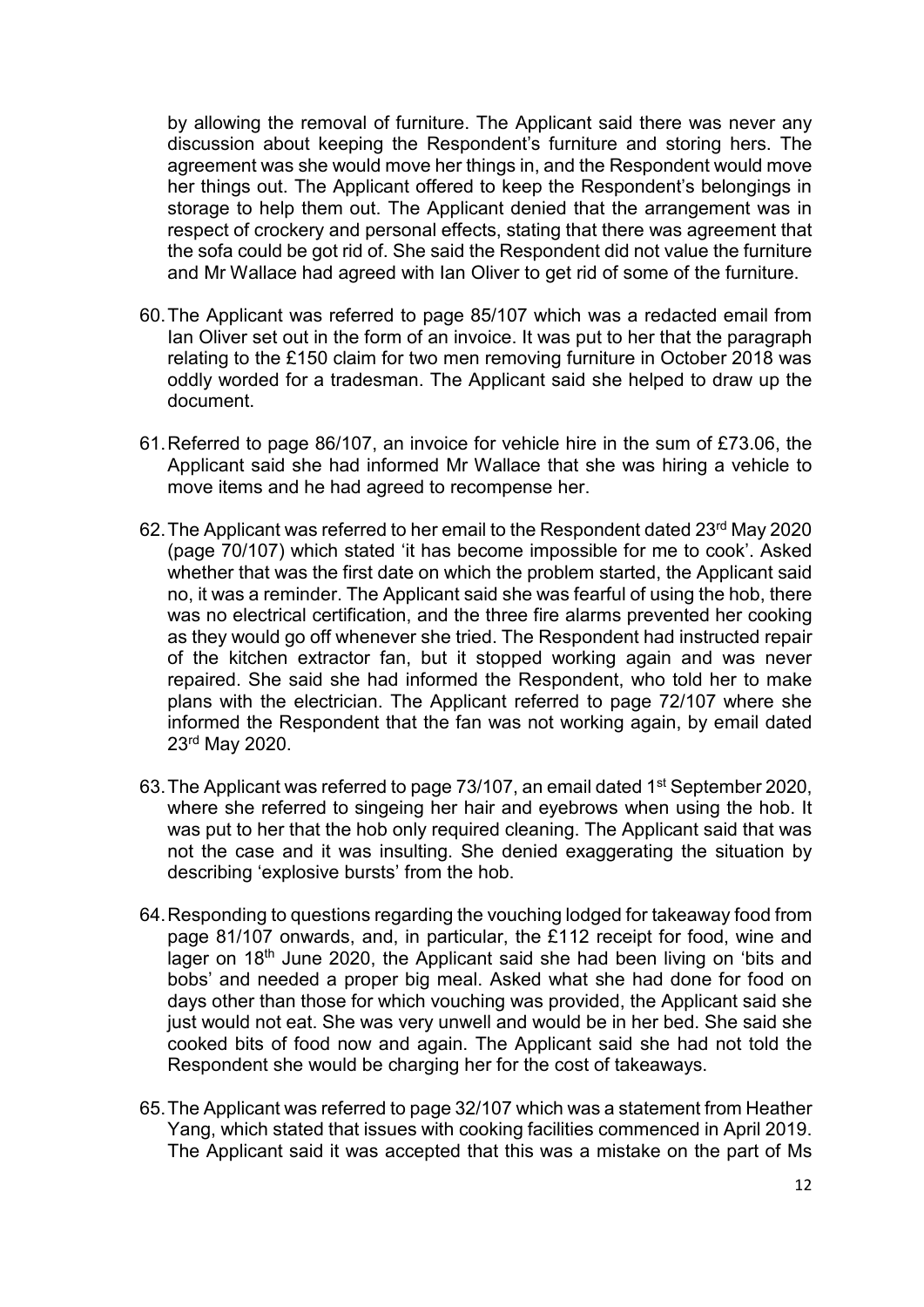Yang. The Applicant said there were no other inaccuracies in the dates contained in her information as put before the Tribunal, but there were inaccuracies in the Respondent's dates.

- 66.The Applicant denied making any alterations in the Property without the consent of the Respondent.
- 67.Asked about her claim for damages in respect of stress and inconvenience, the Applicant was referred to the statement from her doctor on page 28/107. The Applicant confirmed that the statement was based on information that she had provided to the doctor. She had discussed matters with him by telephone.
- 68.The Applicant agreed that communication between the parties had included text messages, email, WhatsApp and Airbnb messages. The Applicant was referred to page 52/107 which was a message to the Respondent dated 11<sup>th</sup> March 2020, whereby the Applicant stated she could no longer deal with Mr Wallace. The Applicant said he would not listen or let her speak. Asked if she had legal proceedings in mind at the time of writing the message, the Applicant said no. The Applicant was referred to messages to the Respondent on pages 55-58/107. She denied they indicated that she was being demanding.
- 69.The Applicant said she reported that she could not use the door to the Property to the Respondent. It was unsafe. She said she told the Respondent and Mr Wallace that their repair had not worked and they stonewalled her. Asked for her response to a claim that they did not know about the severity of the issue because it had not been communicated to them, the Applicant said this would be a lie.
- 70.The Applicant said the kitchen fan was repaired after the electrical fire. She denied it was repaired within a reasonable timescale and said it should not have been in that state in the first place. It was clarified that the fault was reported on 21st March 2020 and the fan was repaired in April 2020. The Applicant accepted this was a reasonable timescale and reiterated that it broke again and was not fixed for the duration of the tenancy. She had tried to contact the contractor but they did not answer her calls. Lisa Mason also tried to contact the contractor.
- 71. The hearing was adjourned to 15<sup>th</sup> March 2022.
- 72. By email dated  $8<sup>th</sup>$  March 2022 the Applicant requested a transcript of the evidence of that date, as she was concerned that she had been put at a disadvantage as she had struggled to follow the line of questioning in her crossexamination, due to her medical conditions. She was informed that transcripts of evidence were not available.

## **The Hearing**

73.A hearing took place on 15<sup>th</sup> March 2022 by telephone conference. The Applicant was in attendance. The Respondent was not in attendance and was represented by Ms Sarah Cooper, Solicitor.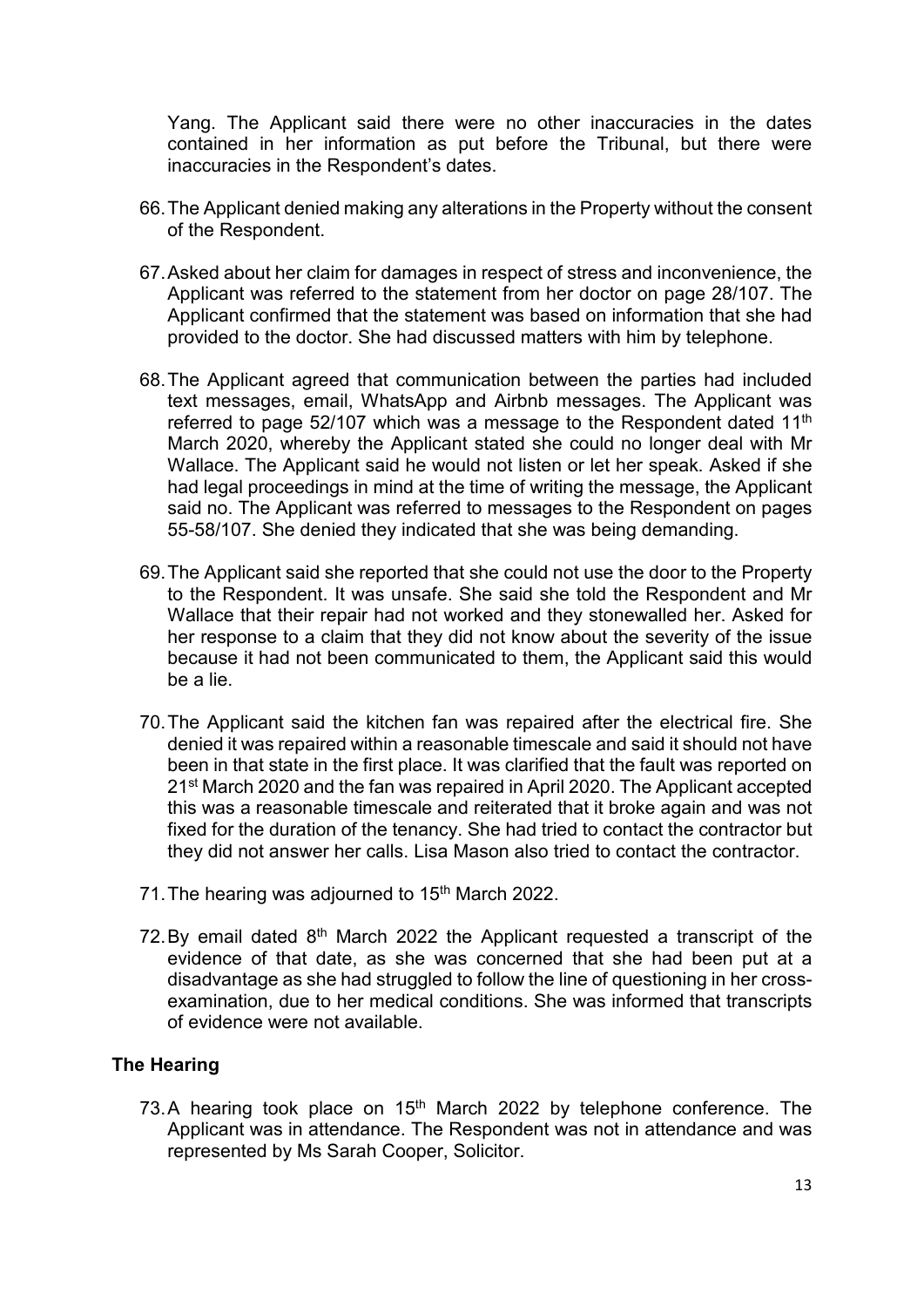## **Preliminary Matters**

- 74.The Tribunal raised the issue, as previously discussed, that certain statements had been lodged by the Applicant with information redacted, including neighbour statements, and an invoice and email from Ian Oliver. The Applicant agreed to consider the matter and submit redacted statements where appropriate.
- 75.The Applicant raised an issue in relation to the cross-examination of her carried out by Ms Cooper on 18<sup>th</sup> January 2022. The Applicant said she felt at a disadvantage as, due to medical conditions, she could not recall what had been asked or answered, and that was why she had asked for a transcript. The Tribunal explained that hearings are not recorded and transcripts are not available.
- 76.Ms Cooper said no notice had been given in advance of the need for any special adjustments to be made in respect of the Applicant's medical condition. She said she would be mindful of this matter when undertaking the remainder of her cross-examination during the hearing.
- 77.The Applicant referred the Tribunal to page 28/107 which was a medical letter dated 27<sup>th</sup> October 2021 which outlined her diagnoses and discussed the effect of the various issues that arose during her time at the Property on her health. The Tribunal pointed out that the letter did not mention any special adjustments that might be made to allow the Applicant to give her evidence, and that the Tribunal had been careful to allow breaks and adjournments at the last hearing, as and when the Applicant required. The Tribunal asked the Applicant whether she wished to adjourn the hearing to another date to allow her to discuss this matter with her doctor and consider what further special adjustments might be made. The Applicant said she would prefer to continue with the hearing. The Tribunal reiterated that breaks would be taken as and when required by the Applicant.

#### **Cross-examination of the Applicant**

78.The Applicant described an event that she called an electrical fire, whereby she plugged in the hoover and there was a huge cracking sound, blue/white electrical light coming from the socket, singeing and the smell of burning. There were no flames and no emergency service called. She was not aware if there was damage to anything else. Very few sockets worked. She insisted on a contractor attending, after speaking to the Respondent's partner. It was put to the Applicant that there was no fire and that the hoover blew a fuse. The Applicant said she was not an electrical professional and did not know how to answer that. There was an electrical arc and others, including two neighbours who were present, perceived it as a fire. The tradesman that attended said the electrics were not 'to code' and work was required.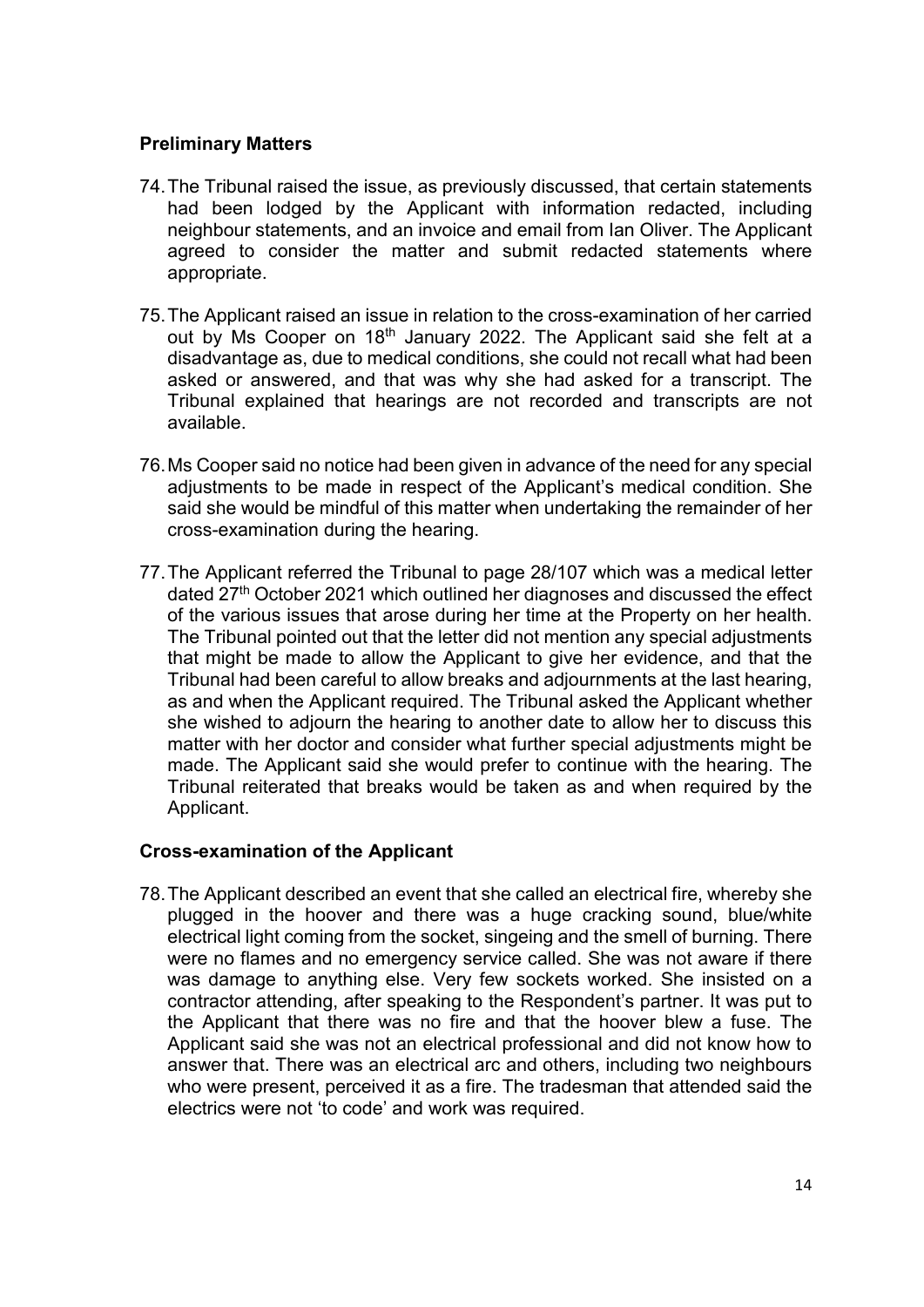- 79.The Applicant said the boiler had flooded after the Respondent tinkered with it. She asked the Applicant to do something to it using scissors. The Respondent had told her the plumber caused the flood, but the plumber told the Applicant this was not true and did not make sense. She said she had called the plumber to verify events. It was put to the Applicant that evidence would be heard that there was no flood, but a leak from the boiler causing a small puddle. The Applicant said that was false.
- 80.It was put to the Applicant that she had first notified the Respondent of issues with the kitchen tap on 25<sup>th</sup> August 2020. The Applicant said the Respondent knew about issues from early in the tenancy. The Respondent knew the tap was sinking into the worktop. She or her partner would come and put more group in around the tap. There was email discussion about this in 2020. The Applicant described the situation as ramshackle to begin with and it got worse. There were ongoing communications about the problem, which was eventually fixed. The Applicant said she was able to use the tap after temporary repairs with grout. Her therapist had told her to be more assertive, so she started to put things in writing to the Respondent. It was her position that the Respondent did not proactively send anyone to fix the problem, but kept talking about refurbishment and replacing the worktop. All the Applicant wanted was water. The Applicant agreed that someone was supposed to fix the tap on 1<sup>st</sup> September 2020 but that did not happen. She was not informed that the appointment had been cancelled. There was no communication about this, and no apology or explanation from the Respondent. There was no misunderstanding on her part. The contractor attended on 8th September 2020.
- 81. The Applicant accepted that the incident on 8<sup>th</sup> September 2020 took place a week after she had received notice to leave the Property. She accepted that she had considered the notice to have been retaliatory, because of her complaints about the Property, but denied that emotions were heightened that date. She accepted that she was struggling with nowhere else to go, and she was ill, but she had been given six months' notice.

## **Evidence of the Respondent**

- 82.The Respondent is a psychodynamic therapist and artist. She met the Applicant as an Airbnb guest. She said it was her partner, Duncan Wallace, who had been involved initially with the Applicant in discussion about a longer term rent. This had not been their intention but the Applicant was very keen. She came to dinner with the Respondent and Mr Wallace and it was discussed, with agreement reached that the Property could be let longer term as long as the Respondent could replicate the Airbnb income. A tenancy agreement was signed in July 2019. It was signed quickly in part due to the Applicant requiring a signed tenancy agreement for some official purpose.
- 83.The Respondent agreed the tenancy agreement stated that the Property was let as a furnished property. It was her position that this was the understanding of both parties. She remembered the process went smoothly and there was no discussion at that point about whether it was furnished or not. After the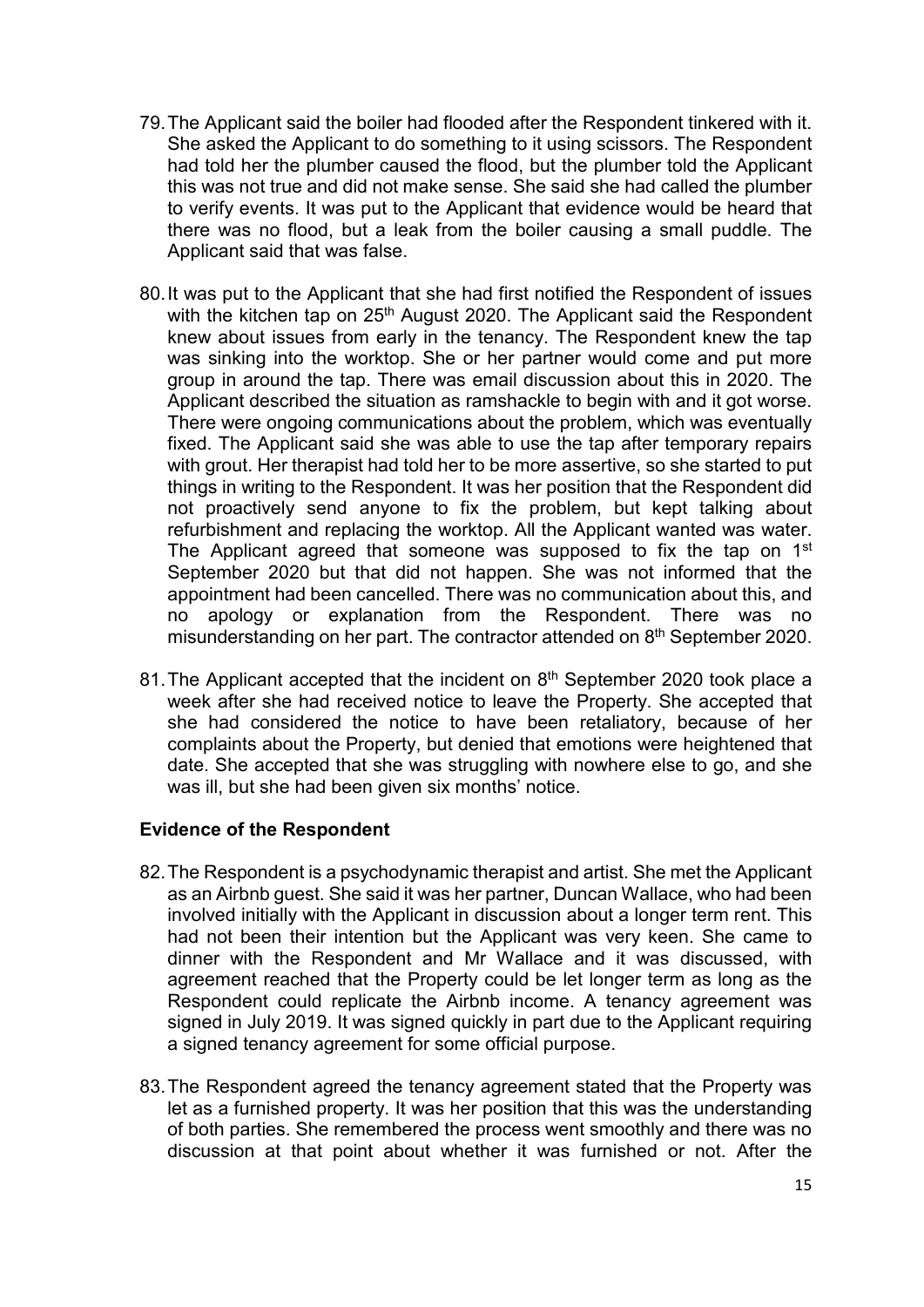Applicant moved in, she began to want to move things. She had some storage and wanted to have her own furniture. The Respondent said the Applicant was told she would have to replace anything she removed at the end of the tenancy. The tenancy agreement was not changed. The Applicant asked for the respondent's help in moving things. Discussions were gradual and continuing and the Applicant began to send more and more messages. The Respondent said she would go and take smaller things out of the Property. The Applicant once asked for help with the storage facility and the Respondent helped her with bits and pieces. The Respondent was aware that the Applicant did not have many other people she could call on.

- 84.Asked about the allegation that the Respondent had engaged in a false friendship with the Applicant, the Respondent said her intent was to be helpful. She had lived in the Property and knew the neighbours. She had a connection to the place. She was not offering a big friendship. There had been lots of messages asking for help, some of which she was able to help with, some of which she was not. There was a lot of communication from the Applicant, not so much from the Respondent or Mr Wallace. The Applicant would often offer to help with things that the Respondent mentioned. She was very proactive in offering writing help, but the Respondent did not recall asking for the help.
- 85.The Respondent said that the Applicant's health became difficult over time and things became strained. She was unsure of the veracity of some of the things being said about the Property. The Applicant had asked for a reduction of rent as she had to stop working due to her health issues.
- 86.Asked about issues with the front door, the Respondent said there was a very blurry picture. There were so many texts it was difficult to know what was needed. The Respondent thought she attended at the Property to address an issue with the door on one occasion, but could not recall the timescale. The door could be opened and closed. The Applicant did not repeat or stress that any further action was missing. Maybe it got lost among the other issues. The Applicant said she was struggling to open the door. The Respondent did not think the Applicant was unable to get in or out.
- 87.The Respondent said she had been notified twice about issues with the hob and had attended twice and cleaned the hob. It was not a gas problem. She said she would have cleaned and would have shown the Applicant what she had done. Asked if she had been aware that the Applicant had mentioned sporadic flames and singeing, the Respondent said she knew statements had been made. Asked by the Tribunal whether the Respondent had been made aware of the specific issues, which appeared to be serious, the Respondent said she attended and cleaned the hob, and there were so many alarming things it was difficult to recall each event.
- 88.The Respondent said an electrician was called to check the alleged electrical fire. There was no evidence of a fire and it was thought the Applicant's hoover had fused.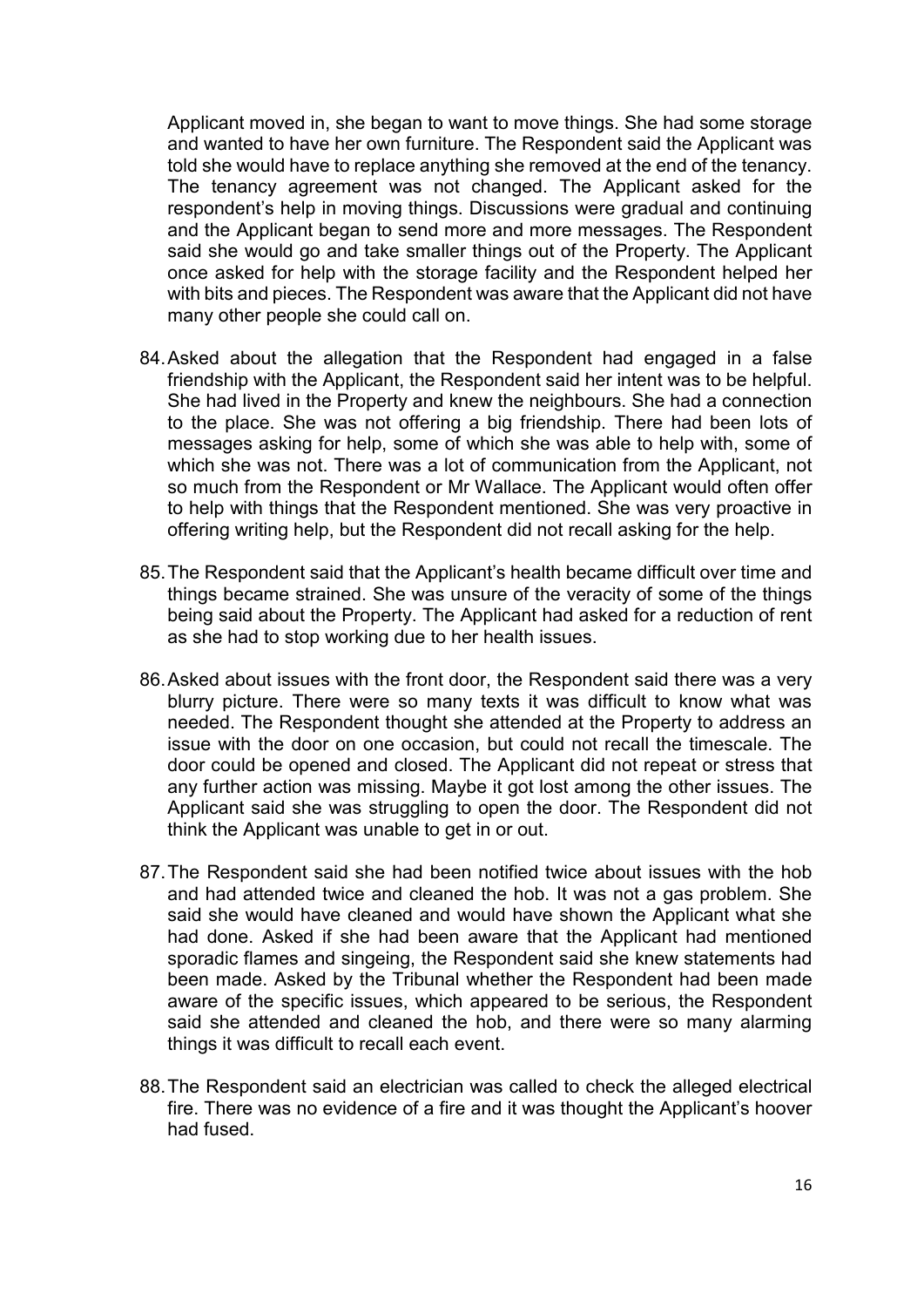- 89.The Respondent said it was not clear what had happened with the boiler leak. The plumber had to come back as the outflow pipe had been attached to the next door flat and was dripping. An urgent repair was required and the plumber described what to do and said he would do a full repair three days later. The Respondent cut the pipe as requested. The contractor took a few weeks to attend and fix this. It was impossible to be precise. It was not a flood. It was a leak.
- 90.The Respondent said she had been notified of the issue with the kitchen fan. It was attended to within weeks. The plumber had said there was no issue with the electrics but the Respondent wanted them seen to and upgraded, and this was done quickly. There was no evidence that there had been damage to wiring.
- 91.Some of the repairs were required during lockdown, and the Respondent could only do so much. The Respondent asked the electrician to contact the Applicant. The Applicant said there was no contact. The electrician said attempts at contact were made. It became difficult to arrange things. The Respondent was aware the Applicant would ask tradesmen to do things without involving her. For example, the Applicant wanted the plumber to certify that the hob was not working. The Applicant had the gas fire ripped out. The Respondent said she knew it needed fixed but it was certified as dangerous due to the state of the room and furniture. The way the Applicant lived in the flat caused issues.
- 92.The Respondent said she thought the issue with the kitchen tap was notified at a very late stage. She had not known it was a problem before that. It was a real emergency but it was during lockdown. A plumber was contacted immediately and the plumber said they could not repair the tap until the worktop was replaced as part of it was worn away. There was a six or eight week waiting time. The Respondent tried to get someone to do it sooner without success. Asked by the Tribunal what efforts had been made, the Respondent said, as well as asking the plumber, she had phoned various companies and made clear it was an emergency, but had not been able to get anyone to do the work sooner. It was done within the timescale of six to eight weeks. Apart from the area around the tap, the worktop was useable. The Respondent said she was surprised it was not raised earlier as a critical issue.
- 93.The Respondent said she asked for communication to be by email when text messages became difficult.
- 94.Asked whether she was told the Applicant could not cook in the kitchen, the Respondent said she was not sure. It was difficult to know what was really the case. She was not aware of, or asked to pay for, takeaway food.
- 95.The Respondent was asked what was meant by the phrase '*All non urgent repairs are on hold at this time due to what is possible for us'* in her email of 1st September 2020 to the Applicant. She initially said this was because of Covid,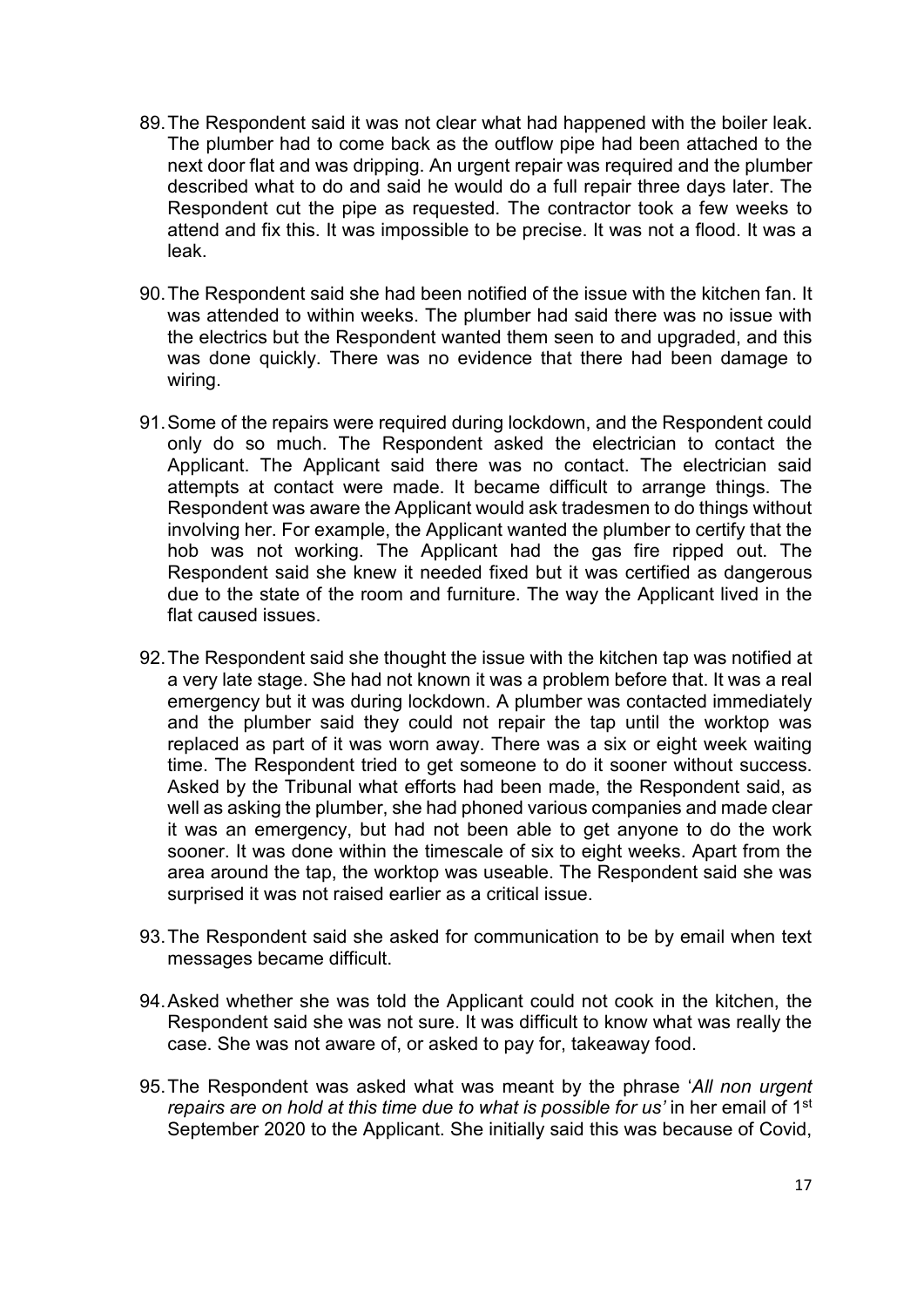but asked again by the Tribunal, the Respondent said personal issues, which she did not wish to specify, were also involved.

- 96. Referred to the incident at the Property on 8<sup>th</sup> September 2020, the Respondent said the Applicant seemed anxious to get the repair done, which was reasonable. The contractor arrived soon after, then Ms Mason. After the contractor left, the Applicant was bombarding the Respondent with requests. The Respondent said she remembered being backed into a corner. She was asked for a reduction in rent, which made no sense as the Applicant was on Housing Benefit. It was not a good situation but the Respondent could not conjure things out of thin air. Ms Mason crowded into the small space in the kitchen, and refused to leave and allow the parties to discuss matters. The Respondent left because the situation was becoming impossible and she was being harangued and things were being demanded of her that were not in her gift. The Respondent said she let the Applicant know the date the work would be carried out.
- 97.The Respondent said a Notice to Leave was issued because they decided they wanted to sell the Property for personal reasons. She said the relationship between the parties had broken down. She was astonished to be accused of bullying the Applicant.
- 98.Responding to questions from the Tribunal, the Respondent said the gas was checked on multiple occasions including when the boiler was repaired. The Respondent said she had failed to ask for a gas safety certificate. She said the gas engineer condemned the fire and it was disconnected before she knew about it. It was a matter of how the room was being used and it would have been condemned because of the mess and the bed being against the fire. Asked whether she had spoken to the Applicant about this, the Respondent said she was not sure. She said the plumber did not condemn the hob. As far as she recalled, he confirmed the rings were working.
- 99.Responding to questions from the Tribunal concerning the kitchen tap, the Respondent said she did not recall having attended at the Property to repair it before it was reported. It might have been done. It was a bit unclear. It might have been her husband that attended. That was more his thing. The Respondent said she paid for an EICR but it was not provided. The Property passed the inspection, following upgrade of aspects of the system. The Respondent said she had to get another electrician eventually. An EICR was provided after the tenancy ended.
- 100. The Respondent said she was bombarded with messages from the Applicant later in the tenancy. The Applicant became abusive about the Respondent's partner after the hoover situation. Otherwise most messages were about repairs or requests for help.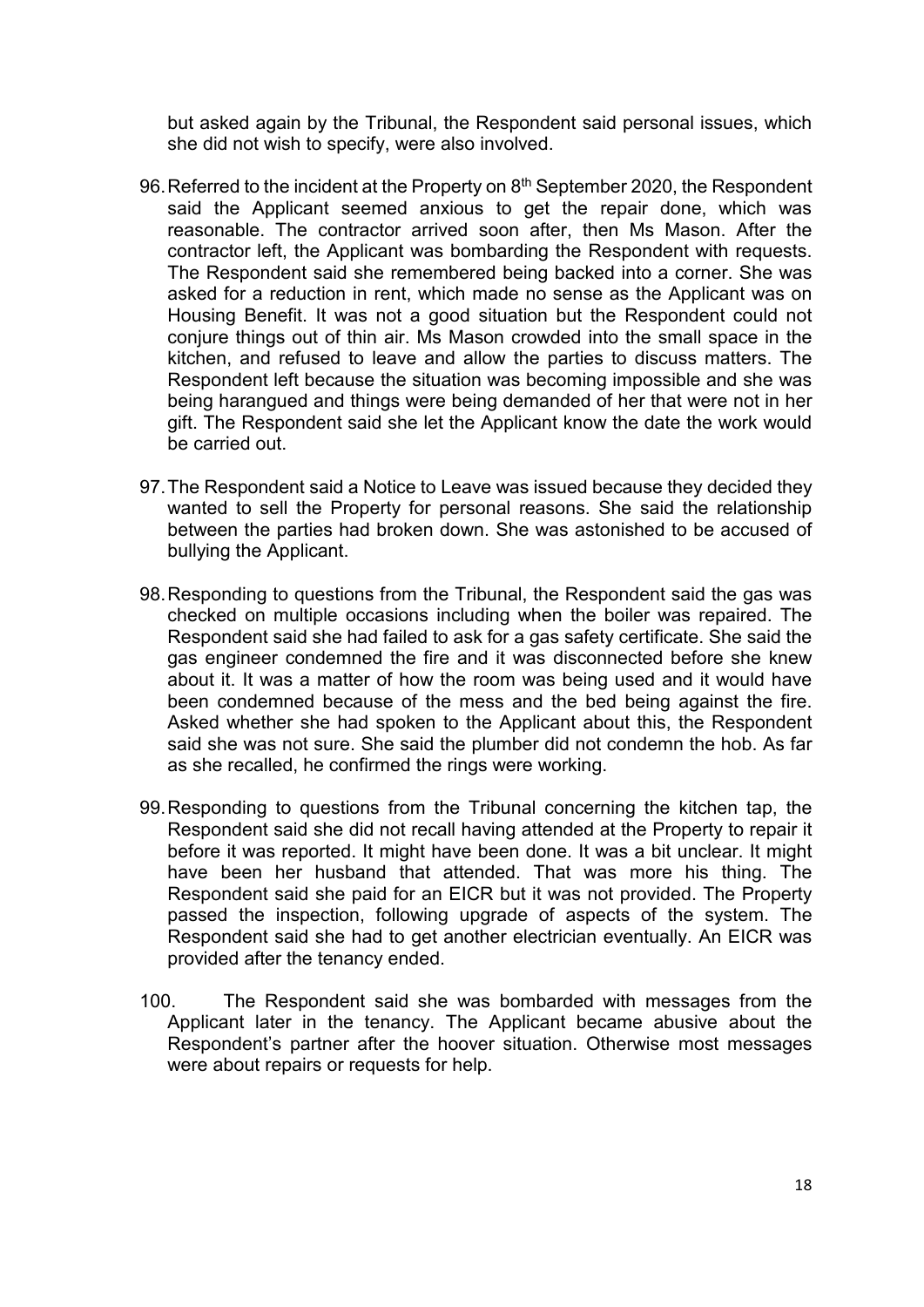## **Cross-examination of the Respondent**

- 101. The Respondent was referred to an email of 22<sup>nd</sup> May 2019 whereby she asked the Applicant to run her expert eye over an attachment, mentioned a glass of wine and an evening catch up. She accepted her tone was friendly and said it would always be so with tenants. She would not have requested the assistance without the Applicant's encouragement. The Respondent accepted she had invited the Applicant to her studio once or twice, which she was in the habit of doing as an artist. It was put to her that they had discussed psychology and trauma, and the Applicant's health and cognitive issues. The Respondent said she could not recall any discussion to a great level. She denied discussing the Applicant's issues or her own marriage.
- 102. The Respondent said she typically earned around £1300 per month from Airbnb lettings, which were mostly during the summer and the Edinburgh Festival period.
- 103. The Respondent was referred to an email from Mr Wallace to the Applicant dated 18th July 2019 (page 67/107) which mentioned council tax of £181 for the Property. The Respondent could not remember if this was the sum paid in council tax. It was put to her that the actual council tax was £104 per month, as stated in a credit note from the local authority which had been lodged by the Applicant. It was her position that her partner had put the proposal to the Applicant in good faith and there was no intention to trick the Applicant.
- 104. Asked about her statement that she was unsure of the veracity of the Applicant's complaints, the Respondent said the cooker hob needed cleaning. She could not recall each complaint as there had been so many.
- 105. The Respondent could not remember if she was present at the Property on 8th January, when Mr Wallace had used grout on the kitchen tap. She denied the plumber had attended the Property because of a smell of gas. It was her position that the plumber came to put in a new boiler and she later discovered that the Applicant had asked him to look at the fire and the hob. The first she knew was that the fire had been disconnected and the hob had not been condemned. She checked the hob later and it was working after it was cleaned. It was her position she would not have left the Applicant with a dangerous hob, and she did not think anything other than cleaning had been done. She did not recall whether the Applicant had told her that the hob was unpredictable. Referred to page 74/107, an email of 31st August 2020 from the Applicant that outlined the problems, the Respondent said she could see that a list had been emailed to her. Responding to questions from the Tribunal as to whether it remained her position that she had not been notified of issues with the hob, the Respondent said she knew the hob needed cleaned on two occasions, and that all the rings were working. The Respondent said she could not remember being asked for gas safety certification by the Applicant.
- 106. The Applicant referred to page 71/107, an email to the Respondent dated 23rd May 2020 mentioning that it was impossible to cook in the kitchen.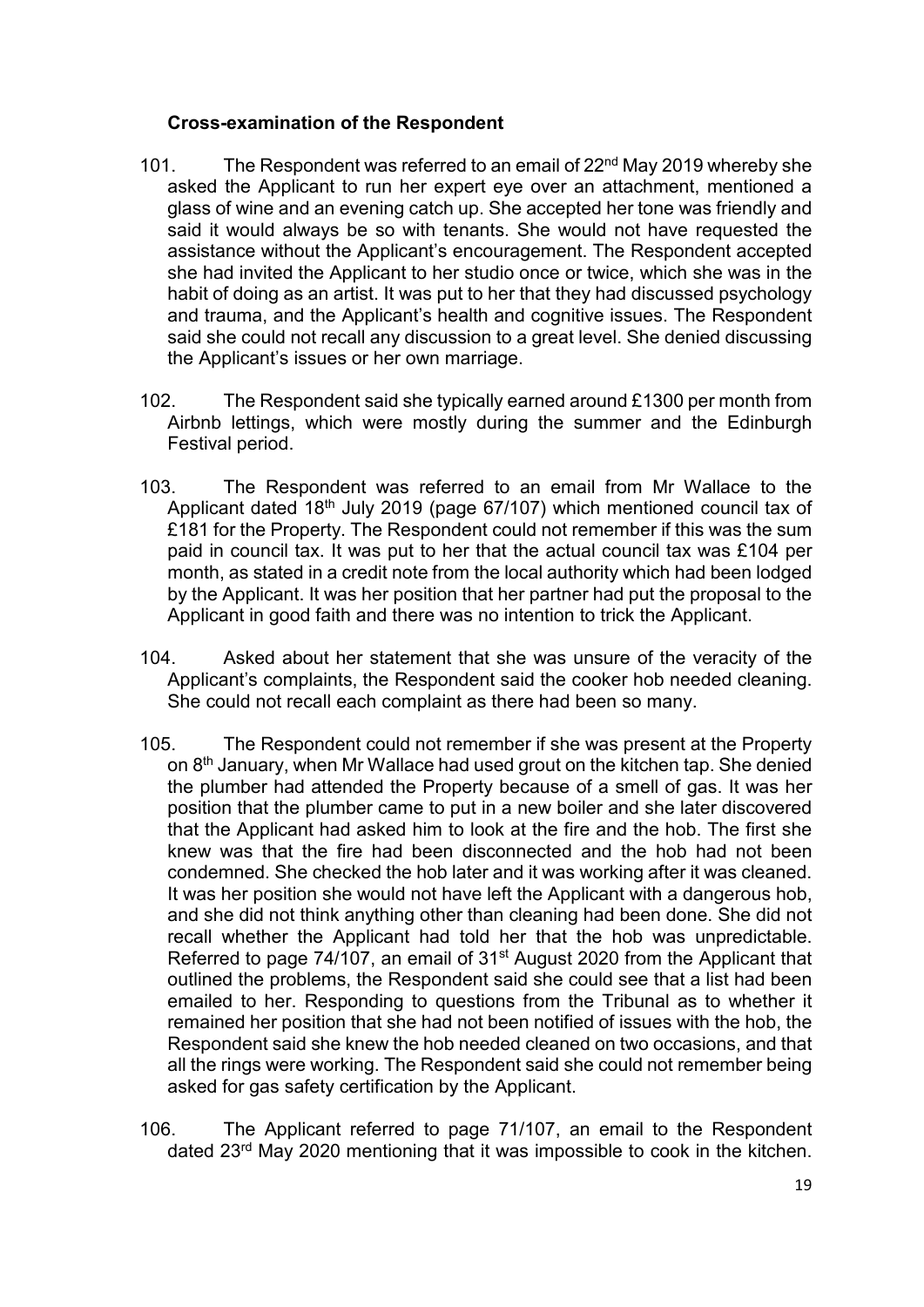The Respondent said she knew the cooker worked and could not filter through all that was going on in the communication. The difficulties were not of her making.

- 107. Asked whether it was reasonable not to replace the kitchen fan until October, the Respondent said she was repeatedly trying to get it sorted. She could not get the contractors to come any more quickly. She could not remember if she had communicated this to the Applicant. Responding to questions from the Tribunal as to whether the Respondent had said the window in the kitchen provided sufficient ventilation, the Respondent said her partner may have said this.
- 108. Responding to questions from the Tribunal as to why the Respondent had informed the TDS that the flat was all fine with annual gas certificates at the beginning (page 96/107) the Respondent said she must be saying it was there before the tenancy started. She agreed it did not make sense but she was not trying to suggest there was certification when there was not.

## **Re-examination of the Respondent**

- 109. The Respondent said it was common for her to invite people to attend her studio for self-promotion and networking purposes. It was common for her discuss her psychotherapy training. She thought the gas hob situation would be resolved by cleaning. She had provided the name and number of the electrician and did not hear anything from the Applicant about issues with contact. There was some overlap between the Respondent and her partner regarding the communication with the TDS.
- 110. Responding to questions from the Tribunal as to why there was no certification in place before or during the tenancy, the Respondent said she did not know and accepted it was her failing. Asked about her awareness of the repairing standard she said she was not as aware as she should have been and this was because of her route into being a landlord.

## **Evidence of Mr John Wilkinson**

111. Mr Wilkinson accepted his evidence-in-chief was as set out in the signed Precognition dated 6<sup>th</sup> January 2022.

## **Cross-examination of Mr Wilkinson**

112. Mr Wilkinson agreed that he and the Applicant were acquaintances rather than friends. Asked about an alleged incident where he claimed to have found the Applicant passed out, and why he was there at the time, the witness said he was not sure. It was such a long time ago. The Applicant had obviously passed out and he had put her feet on the bed. Asked if he had any medical training, the witness said he was a blood donor and not a doctor. It was his position that the Applicant was intoxicated but he had not taken her pulse and had left her to sleep it off. It was put to him that the incident had not happened.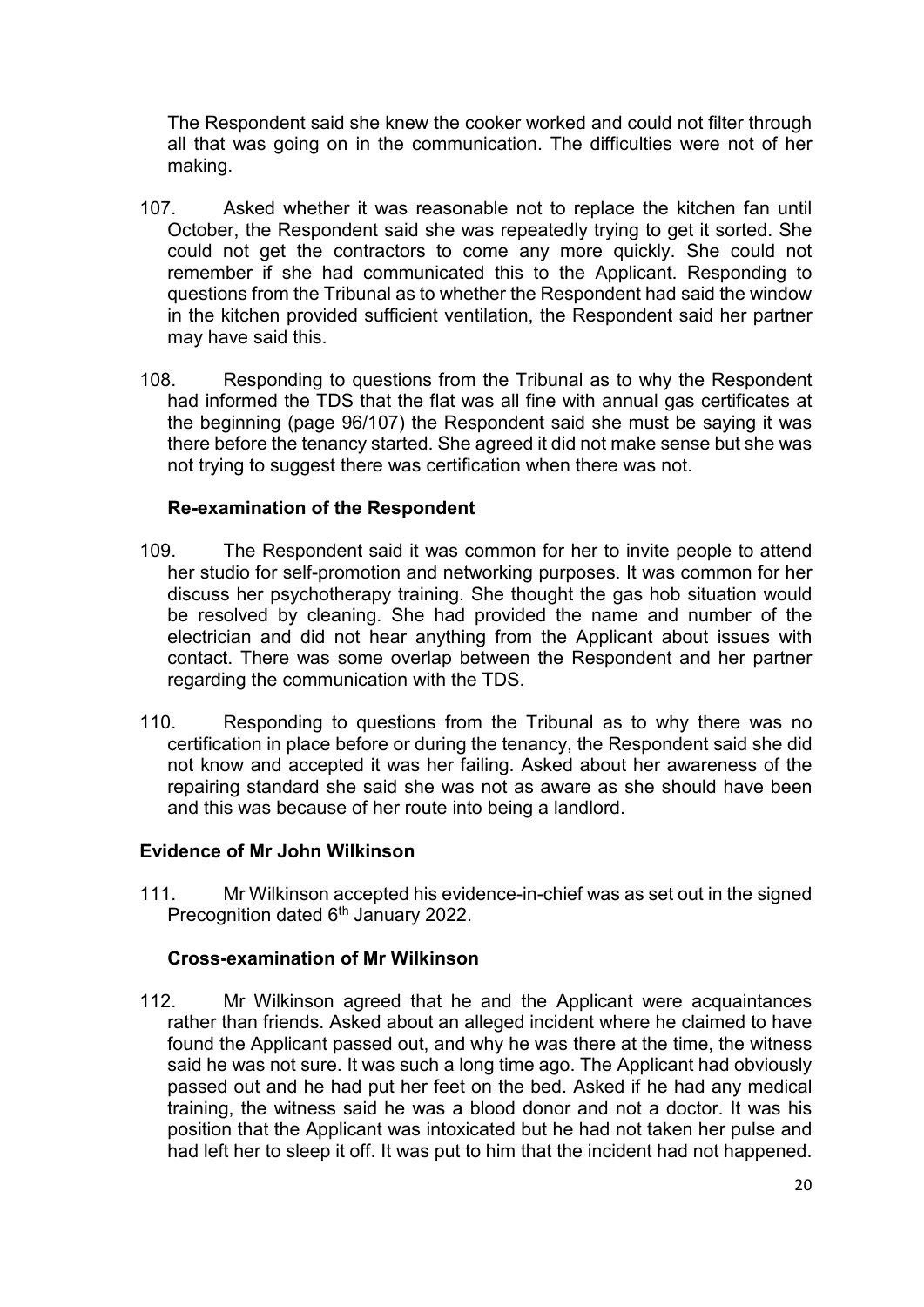He claimed it had happened and he and the Applicant had never discussed it again.

- 113. Asked if he knew Mr Wallace, the witness said they met on the street and had a conversation before he signed his precognition. Mr Wallace had told him about the dispute. He does not know the Respondent.
- 114. Responding to questions from the Tribunal, the witness said he could not remember why he had been in the Property. His was a main door property and he did not have to use the communal entrance except for loft access or to change light bulbs. Asked how he knew that the boiler and windows had been replaced, the witness said Mr Wallace told him. Asked why he believed the Respondent had refurbished the Property to a high standard, the witness said double glazed sash windows had been installed. He said his comments were based on the conversation he had with Mr Wallace.
- 115. The hearing was continued to a further hearing to take place on  $1<sup>st</sup>$  April 2022.

## **The Hearing**

116. A hearing took place on  $1<sup>st</sup>$  April 2022 by telephone conference. The Applicant was in attendance. The Respondent was not in attendance and was represented by Ms Sarah Cooper, Solicitor.

## **Preliminary Matters**

- 117. The Tribunal was informed that the Applicant was feeling unwell, and that cross-examination of the next witness would be carried out by Ms Mason.
- 118. The Applicant said she had not provided unredacted neighbour witness statements due to the conduct of the witness, Mr Wilkinson. Mr Ian Oliver's invoice had been provided unredacted.

#### **Evidence of Mr Duncan Wallace**

- 119. Mr Wallace is an organisational consultant who works with the voluntary and public sectors. He has a background in housing and has worked with housing organisations. He is the husband of the Respondent.
- 120. Mr Wallace said the Respondent was living in the Property when they met. Her mother then lived there. The Property was then rented out to a tenant for four years, then to a couple for two years. It was then used for Airbnb lettings from around 2017. That was how they came to meet the Applicant. They got on well with the Applicant at that time. She had told him she wanted to stay in Edinburgh and Mr Wallace agreed to help her find a place to live. The Applicant asked if they would consider letting the Property to her. Initially they refused, and she asked again, saying she could put her belongings in storage. It continued to be his intention to help the Applicant find somewhere else, but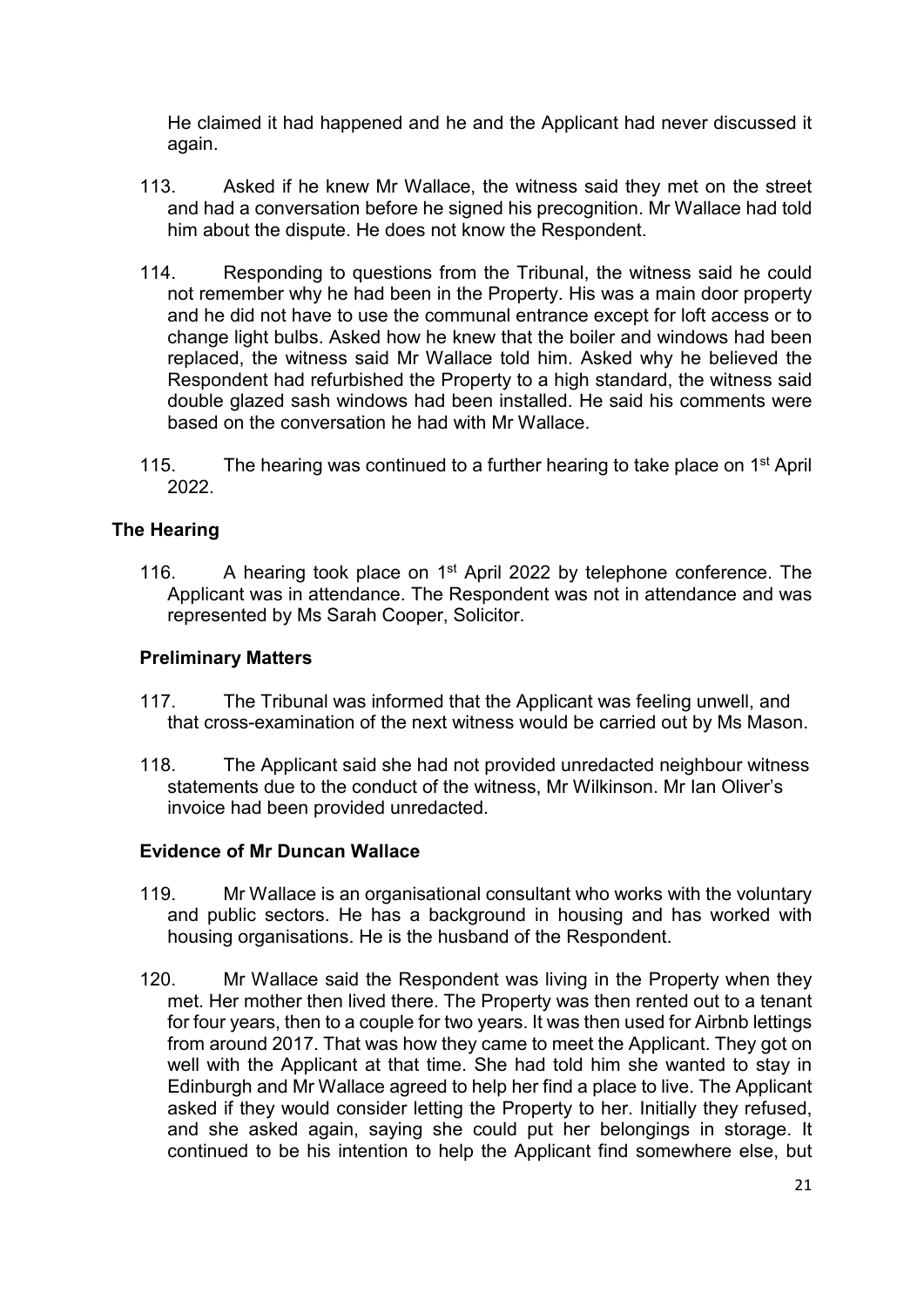then he and Respondent reconsidered. Following an email discussion with the Applicant, they reached agreement to let the Property. The Applicant stayed on two occasions as an Airbnb client, and she paid some cancellation fees for lost Airbnb bookings. The tenancy was put in place in July 2018, because the Applicant required the documentation early, and it was to commence in September 2018.

- 121. Mr Wallace thought the parties probably met a couple of times to put the tenancy agreement in place, and the Applicant came for dinner on one occasion. The Property was let as it was, with the understanding that the Applicant would keep her belongings in storage except for small electrical items. There was no discussion about furniture until things started to change around October or November. In September, the Applicant had offered to help Mr Wallace with an article he was writing. She came round to their house and she proofread the article and was helpful. She gave clothes to the daughters of the Respondent and Mr Wallace. Around that time, she said she wanted to move two storage units into one and asked if he could help, which he did. The Applicant had said storage was expensive and she wished to move her furniture into the Property. He and the Respondent offered to take some of the furniture from the flat to their house, including a table, bed linen, a kettle and a toaster. The Applicant did not want the chair or the sofa bed. The Respondent did not have room for the items and the sofa-bed was not worth selling. They agreed that it could be collected by a charity. Mr Wallace said there was a built-in bunk bed constructed in 2002. It was an open platform with no railing.
- 122. Mr Wallace said they were notified in February 2019 that the wooden frame of the front door was loose. He replaced the screws in the frame, and sanded and painted the door. It was expected that a joiner would have to redo the frame at some stage. He was not aware that there were problems opening the door until later. He was not aware that the Applicant could not get out of the Property. No further work was done to the door before the Property was sold and no issues with the door were noted in the home report.
- 123. Mr Wallace was aware that the Respondent had cleaned the hob when the Applicant reported issues with it. There were four rings, and one valve was clogged and had to be cleaned. A gas inspection was carried out in March 2021, but no certificate was provided. In June 2021, a different company came to do a gas safety check. No gas safety check was carried out while the Applicant was a tenant.
- 124. Mr Wallace was notified of the issue with the hoover. This was when the relationship went sour. He suggested taking the hoover to a repair shop, and there was some discussion about insurance. He had mistakenly thought the hoover belonged in the Property, but discovered it was the Applicant's hoover. Discussions took place by WhatsApp or text. He was told by the Applicant that there had been a fire and it was caused by water in a plug. He thought it ought to have been dealt with through the Applicant's insurance and did not think it was a matter for the landlords. It felt like the Applicant was asking for yet another thing. He and the Respondent had got used to the Applicant asking for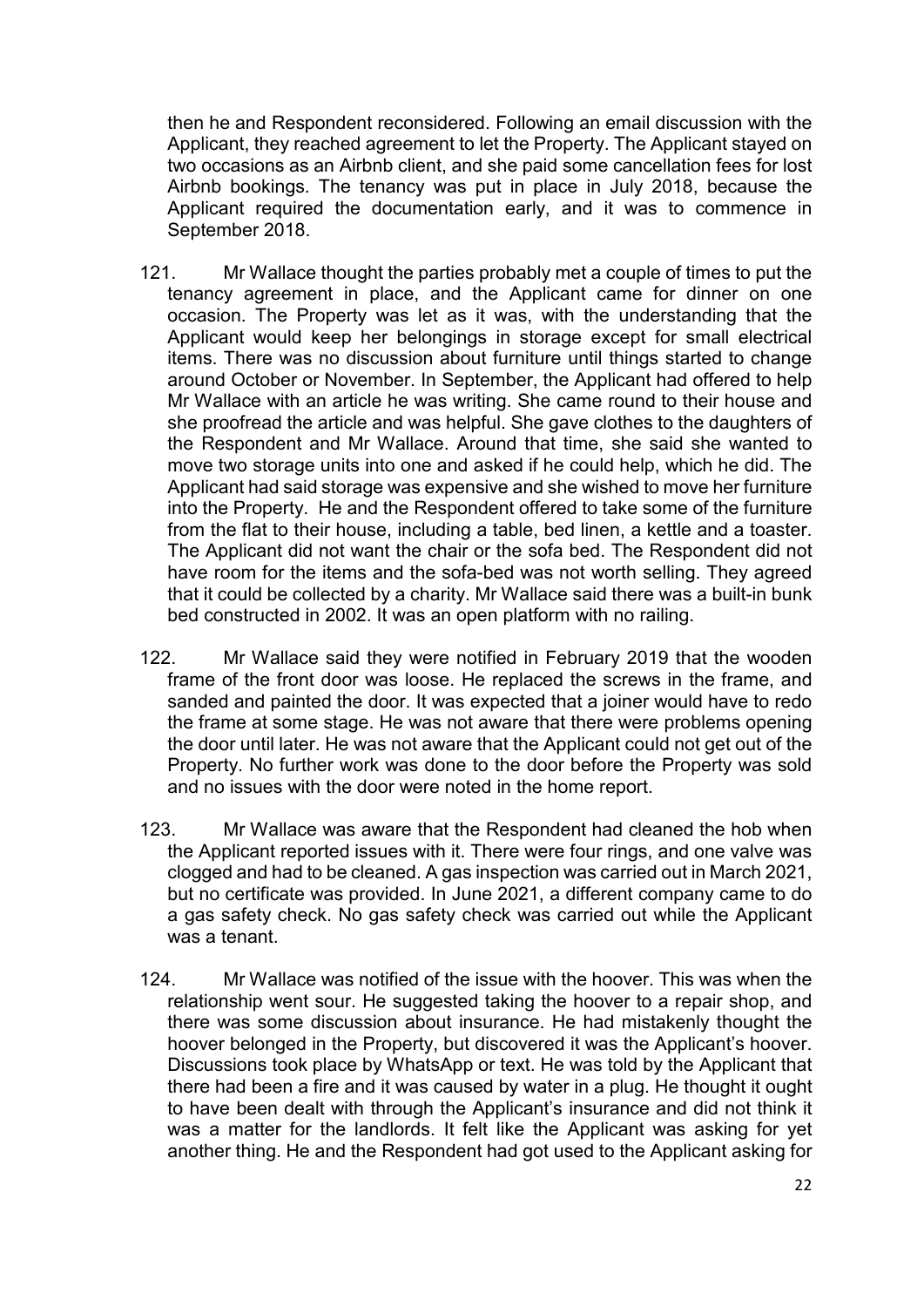things. Mr Wallace said he felt he had to draw a line. It was a furnished flat and she should have the contents insured. The landlords should be responsible for the buildings insurance. The Applicant made accusations about Mr Wallace at the time and he said he could not deal with her any more. Mr Wallace said he had not been aware there was a major tragedy at the time of the hoover issue. The hoover had blown. There was no electrical fire. There was no damage to the Property and the Fire Brigade were not notified.

- 125. Referred to page 51/107 which was a text message from the Applicant dated 11th March 2020, Mr Wallace said his heart sank when he read it and he was disgusted to be accused of being abusive. He was aware that the Applicant contacted the Respondent to say she could no longer deal with him.
- 126. Mr Wallace was aware that the Respondent had dealt with a plumber regarding a boiler flood. It was his position that when the Applicant told him the boiler was not working he would probably have called and spoken to a plumber and got the available options.
- 127. Mr Wallace said there had been gas safety inspections when an earlier tenant lived there. She organised the inspections. He said he had not been notified that the lack of inspections had caused the Applicant stress or upset.
- 128. Mr Wallace was aware from his wife that, as a result of the new boiler being installed, the Applicant had asked the plumber if the fire was safe. By the time he became aware of this, action had been taken by the Applicant to cut off the fire and make it safe, and remove a box around it that Mr Wallace had built. The plumber's opinion was that the fire was too close to the bed and furniture and the box was not fireproof. There was no discussion about reinstatement of the fire as the Property was warm enough without it. Mr Wallace had not been aware of any stress caused to the Applicant by the issues with the gas fire.
- 129. Mr Wallace said a plumber came to the Property to deal with the boiler leak at the start of the pandemic. He said there was no need for electrical safety checks, but the Respondent decided to get an electrician. There was a list of issues that included the fan and sockets. The kitchen fan was not working at the end of the tenancy. Mr Wallace was not sure how long the repair to the kitchen fan lasted.
- 130. The kitchen tap, a single pipe mixer, and worktop had been installed in 2003. Some years later, silicone was applied. By 2017, the tap was sinking into the worktop. In or around December 2019 or January 2020, it was re-siliconed as there was further sinking. The Applicant may have had difficulties turning the tap, and perhaps had a broken wrist. Looking back, Mr Wallace said, it was probably not getting cleaned that much. He was not aware of any further issue until August 2020 when the Respondent mentioned that work was required. By that time, only emergency repairs were allowed to be done because of the pandemic. The Respondent made efforts to get a contractor to do the work required. It was Mr Wallace's understanding that the tap was still working at that time. There was a message received on 25th September from the Applicant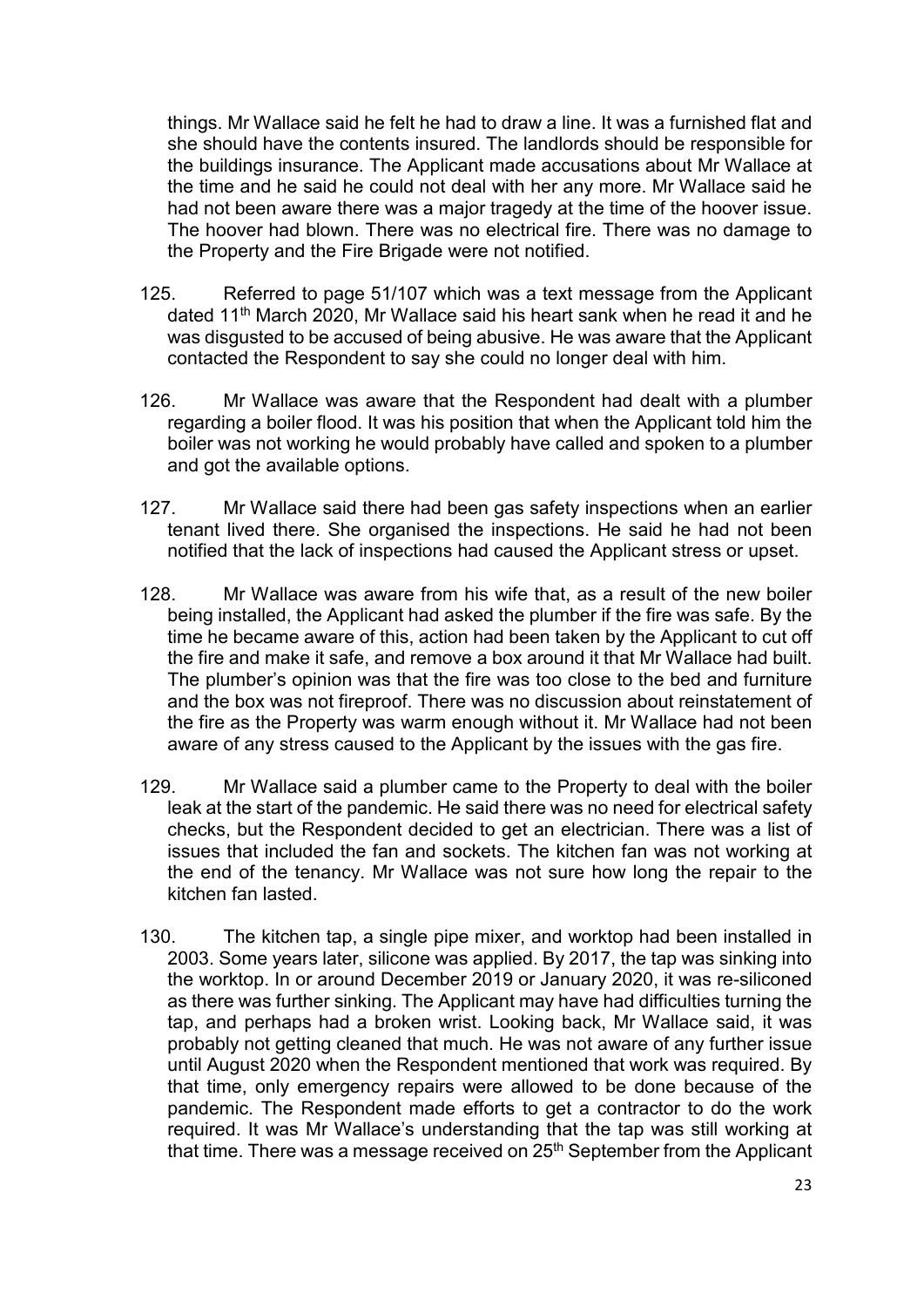stating that the water had to be turned off the previous evening and an emergency plumber was required. A contractor had already quoted for the work by then. It took around six weeks from  $8<sup>th</sup>$  September to get the work carried out.

- 131. Asked what was meant by the phrase *All non urgent repairs are on hold at this time due to what is possible for us'* in the Respondent's email of 1st September 2020 to the Applicant, Mr Wallace said there had been a period that was convivial, but after that the Applicant was putting more things on the list, including changing light bulbs and moving boxes. Mr Wallace said he and the Respondent are human and would help, but the list was getting longer. They were making judgements about what they would send people in to do during the pandemic, including what was possible and who would go in.
- 132. Mr Wallace said that it was decided it might be better to communicate by phone after the problems encountered by text messaging. After March 2020, the Respondent took up communications and would talk over matters with him. During the tenancy, communication had been by various different methods. The Applicant chose who to speak to and what method to use. Mr Wallace said, rather than having a relationship with the Applicant, he and the Respondent were reduced to acting as landlords trying to help the tenant within the law and what was possible. It was his job to help the Respondent.
- 133. Mr Wallace said he would not be surprised to be accused of bullying as that was already in writing. He had not done anything like that. It was his position that the Applicant had a lovely safe home which was well-resourced. The issues that arose were normal issues. The idea that there was a flood or a fire, rather than an item shorting or a trickle, was preposterous.
- 134. Mr Wallace said the seriousness of the allegations made by the Applicant meant he had to discuss matters with the Ethical Standards Commission. He takes his responsibilities seriously. This case has had a major effect on income and mental health. He has been a leader in homelessness issues. The relationship had been twisted into a mess that was damaging.
- 135. Responding to questions from the Tribunal regarding the responsibilities for insurance, Mr Wallace said he was not sure if the Respondent had contents insurance. Even if she had, he was not sure whether it would cover their belongings or whether it was the responsibility of the tenant.
- 136. Responding to questions from the Tribunal as to whether he and the Respondent had ever registered as landlords, Mr Wallace said they had not done that, and had not thought about it. He thought they had used a tenancy agreement for the couple that had rented for two years. When letting to the Applicant, they used the model agreement.
- 137. Asked by the Tribunal why a comment had been made that they had no experience as professional landlords, when they had previously let the Property more than once, Mr Wallace said they had let to a friend at a low rent. The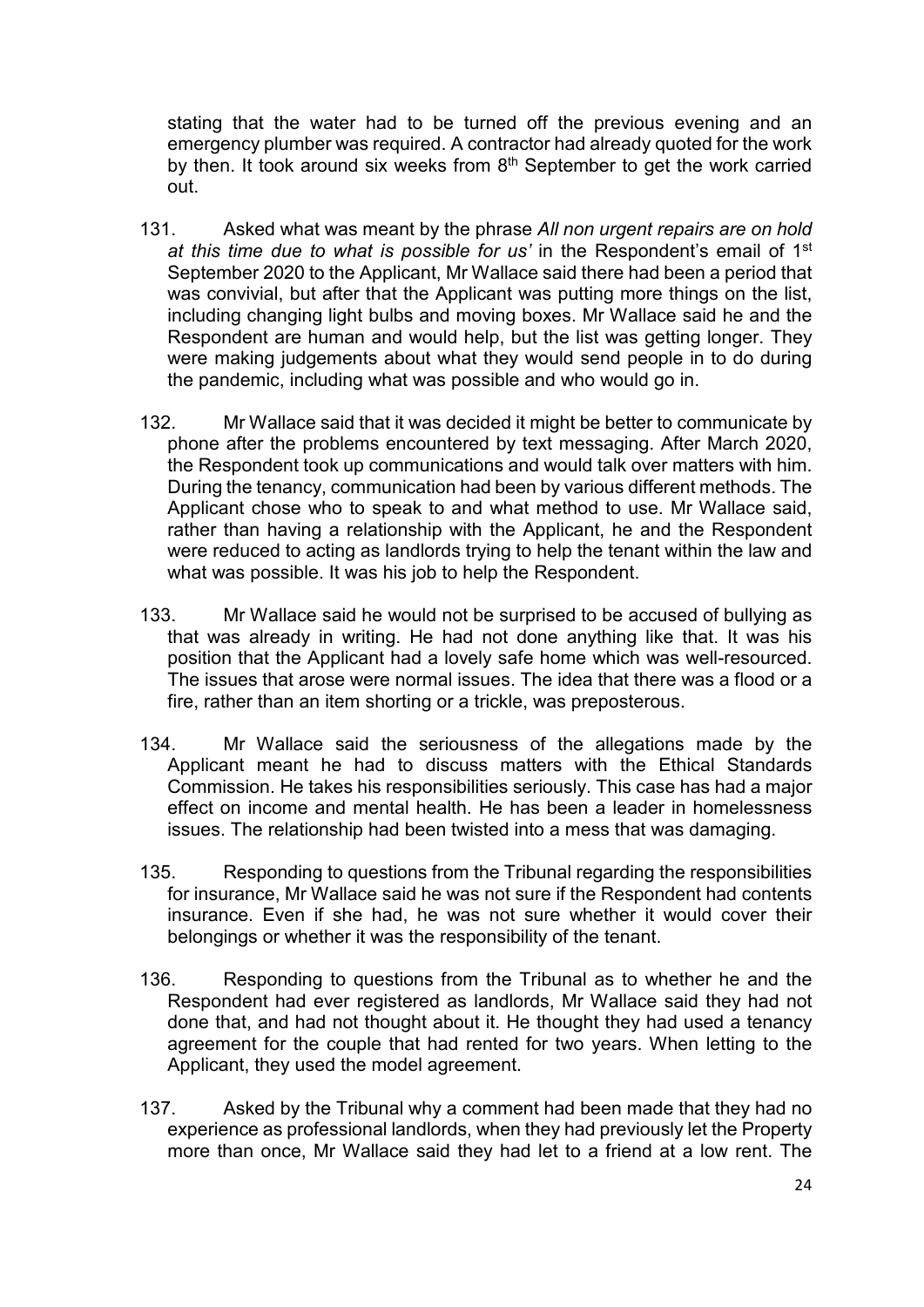Respondent's mother paid no rent. They did not approach it like professional landlords, even with Mr Wallace's background in housing. He said they thought of the Property as the Respondent's pension.

## **Cross-examination of Mr Wallace**

- 138. Mr Wallace said he was aware of the Housing (Scotland) Act 2006, and that new legislation in 2017 brought in more tenants' rights. He was not working in the area in depth at that time. He was not aware of the Housing and Property Chamber. He would have known more about housing in the 1990s as he was advising on homelessness at that time. He was aware of the Equality Act 2010 through his work with the Ethical Standards Committee. He was aware of protected characteristics, but he was not aware that the Applicant was disabled. He was referred to references to occupational therapy in a text from the Applicant to the Respondent, and he said he expected that the Respondent was aware.
- 139. Mr Wallace denied that the amount of requests made by the Applicant showed that there were a lot of issues that required attention. He said he did not accept an alternative viewpoint on this matter. He said the lack of an inventory at the start of the tenancy was a big oversight. He and the Respondent had not thought about it. They had photographs from Airbnb. Asked why an inventory was provided to the tenancy deposit scheme and not the Tribunal, Mr Wallace said they were faced with an empty flat at the end of the tenancy that had not been restored to anything like it was when let through Airbnb. They had to show the tenancy deposit scheme that it was a furnished flat.
- 140. Mr Wallace said the rent was reduced because the Applicant was on benefits. He was not aware that the benefits related to a disability.
- 141. Mr Wallace was referred to page 67/107, his email to the Applicant of 18<sup>th</sup> July 2018. He denied that the first paragraph of the email, which was in friendly terms, contradicted the reluctance to let that he had described earlier. He was unable to explain why the council tax figure quoted in the email was different to the figure previously put to the Tribunal. He could not remember how the council tax figure had been arrived at.
- 142. Asked whether it was reasonable that the kitchen fan was not working six months after the second fault was reported, Mr Wallace said they had tried to get the electrician back to carry out the work. There may have been an exchange between the parties as to who would contact the electrician but it hadn't happened. He was not aware which electrical company had been contacted for an EICR.
- 143. Mr Wallace was aware that the Respondent was shaken up after the incident on the 8th September 2020. It was not an easy situation.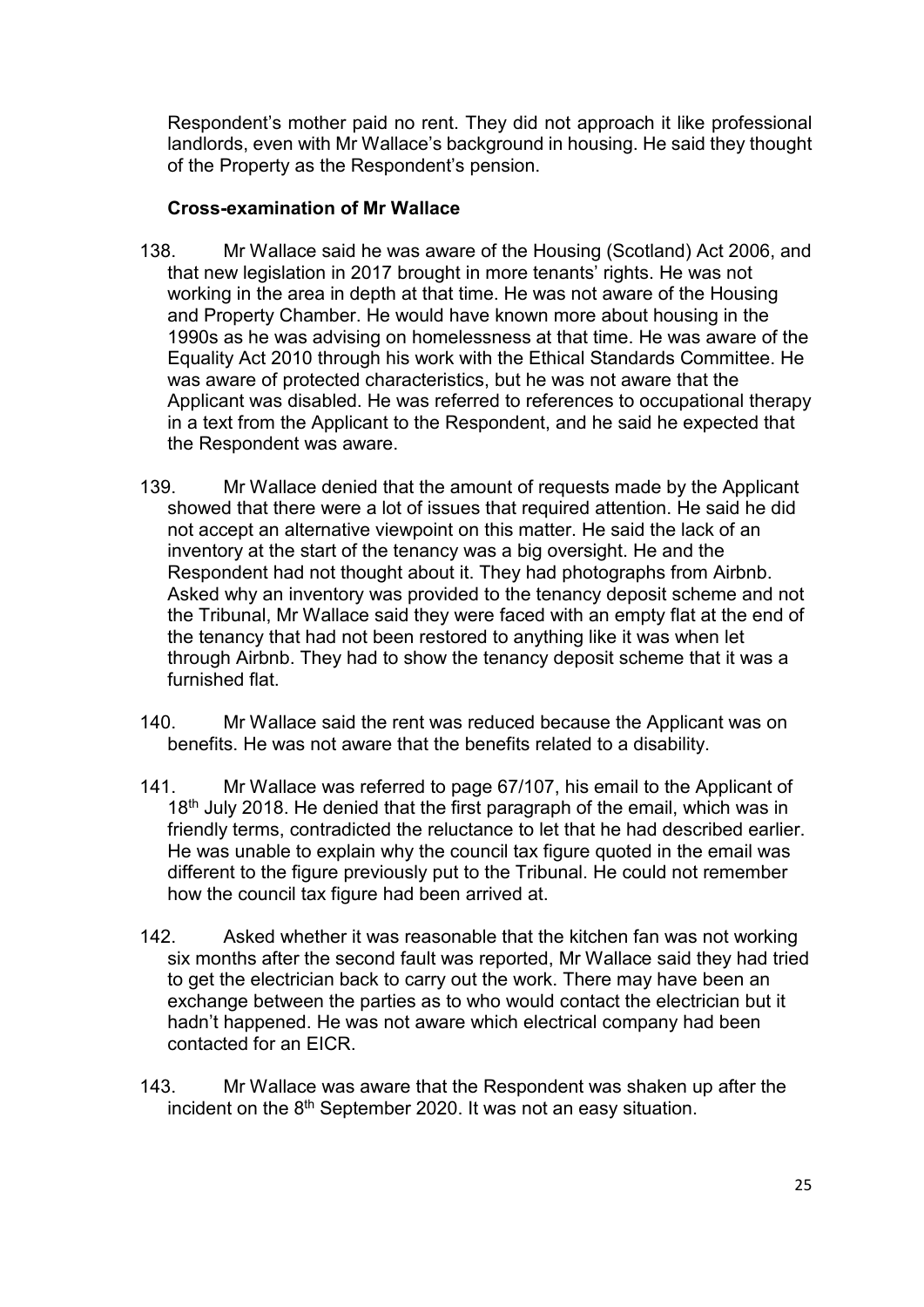- 144. Mr Wallace said he did not remember the Applicant being upset about the electrics following the hoover incident, but he picked up that it was important to her. It was a time of people having to care for each other just prelockdown. He did not feel it was inappropriate to use the term 'safe and warm' in his communication to the Applicant after the discussion about the hoover incident, and he did not see how it could be perceived as threatening. He said he had clearly not understood the extent of the Applicant's panic, but maybe it had not been conveyed to him. Mr Wallace said he did not think it was inappropriate to refer to the Property as fully furnished.
- 145. Asked to explain the comment to the tenancy deposit scheme that certification had been carried out, Mr Wallace said it happened quite frequently with the previous tenant. They used the same company for a few years. It was not carried out after they began to let through Airbnb. He had made enquiries to see if previous certificates were available but found they were not centrally retained. Responding to questions from the Tribunal, Mr Wallace accepted that it might be presumed that the information sent to the tenancy deposit scheme suggested there was certification in place from the start of the tenancy rather than from the start of the Respondent's career as a landlord.
- 146. Asked whether he could appreciate that the lack of documentation and the issues in the Property had caused stress and upset, Mr Wallace said he could imagine it could play on someone's mind but he was not sure that the lack of certification was the issue. Repair issues built up during lockdown. Prior to that, the Applicant had been able to go to John Lewis to choose a new fridge and had got Mr Wallace to change her lightbulb. Everything changed during the pandemic. Documentation does not give anyone safety.
- 147. Responding to questions from the Tribunal regarding his attitude towards certification, Mr Wallace said he and the Respondent had gone beyond what the plumber had said about the electrics and had got an electrician, taking matters very seriously and reacting immediately. It was his position that their response during the pandemic was good compared to that of other landlords. He now understands the importance of certification.
- 148. Responding to questions from the Tribunal regarding the claim to the tenancy deposit scheme for the cost of missing furniture, Mr Wallace said there was a range of reasons for the claim, and the missing furniture was part of that. The Applicant said she would restore the Property to how it was before. There was a clear verbal agreement that furniture would be replaced. It was expected that the sofa-bed would be replaced. It was not fully thought out, regarding actual costs and replacements costs. The Applicant left without giving notice.
- 149. Responding to questions from the Tribunal, Mr Wallace said he knew nothing about the pulley being moved. He was not involved in any dialogue about this. He thought the Respondent had told him that the Applicant got a friend in to move it. He was aware that the Applicant's friend had done some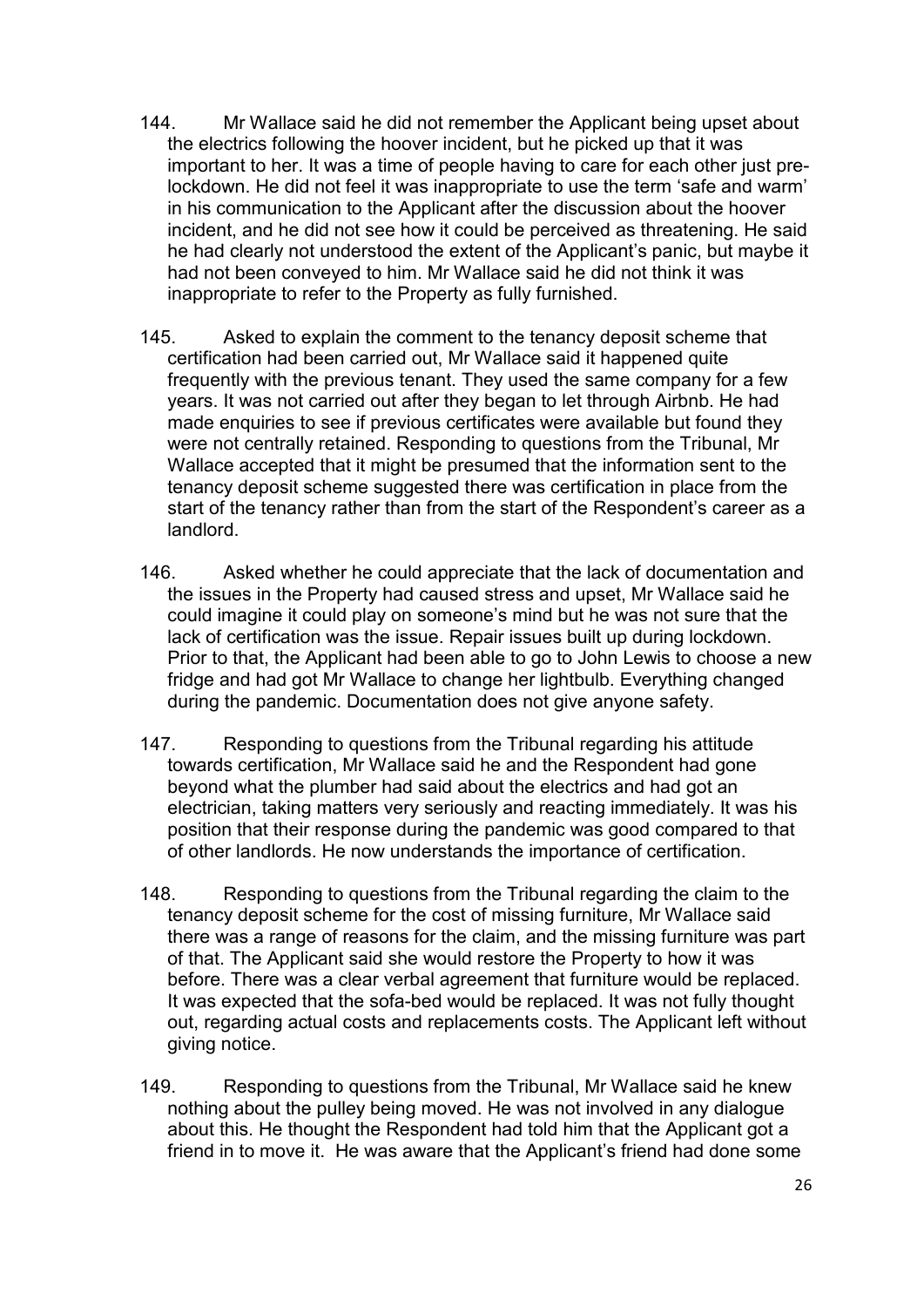jobs. Payment for the jobs had not been authorised. He did not know the details of work carried out.

## **Re-examination of Mr Wallace**

150. Mr Wallace said he knew access was an issue in getting the contractor back to fix the kitchen fan but he did not know the exact issues. It was not an unsafe flat. The hoover had shorted and required repair. It was not raised with him by the Applicant that the lack of documentation was causing stress, and certainly not in the first year of the tenancy, or it would have been carried out. Mr Wallace confirmed the tenancy deposit was not returned because the last month's rent had not been paid. The tenancy deposit scheme did not deduct any money from the deposit for the missing furniture or any other issues raised.

## **Other matters**

- 151. Following the completion of evidence for the Respondent, it was agreed that parties would submit their final submissions in writing.
- 152. By email dated  $14<sup>th</sup>$  April 2022, the Respondent's representatives lodged submissions
- 153. By email dated 16<sup>th</sup> April 2022, the Applicant lodged submissions.

## **Findings in fact and law**

154.

- (i) The Respondent was the heritable proprietor of the Property which is registered in the Land Register for Scotland under Title Number MID25170.
- (ii) In terms of a tenancy agreement between the parties which commenced on 1<sup>st</sup> September 2018 at a monthly rent of £800, the Applicant rented the Property from the Respondent.
- (iii) The Property was let as a furnished property.
- (iv) At some stage after the tenancy commenced, a verbal agreement was reached that the Applicant would move her own furniture into the Property and that items of the Respondent's furniture would be removed.
- (v) The Respondent moved some items from the Property to her own home.
- (vi) The Applicant placed some items belonging to the Respondent in a storage unit that she rented.
- (vii) It was agreed between the parties that the sofa-bed could be disposed of.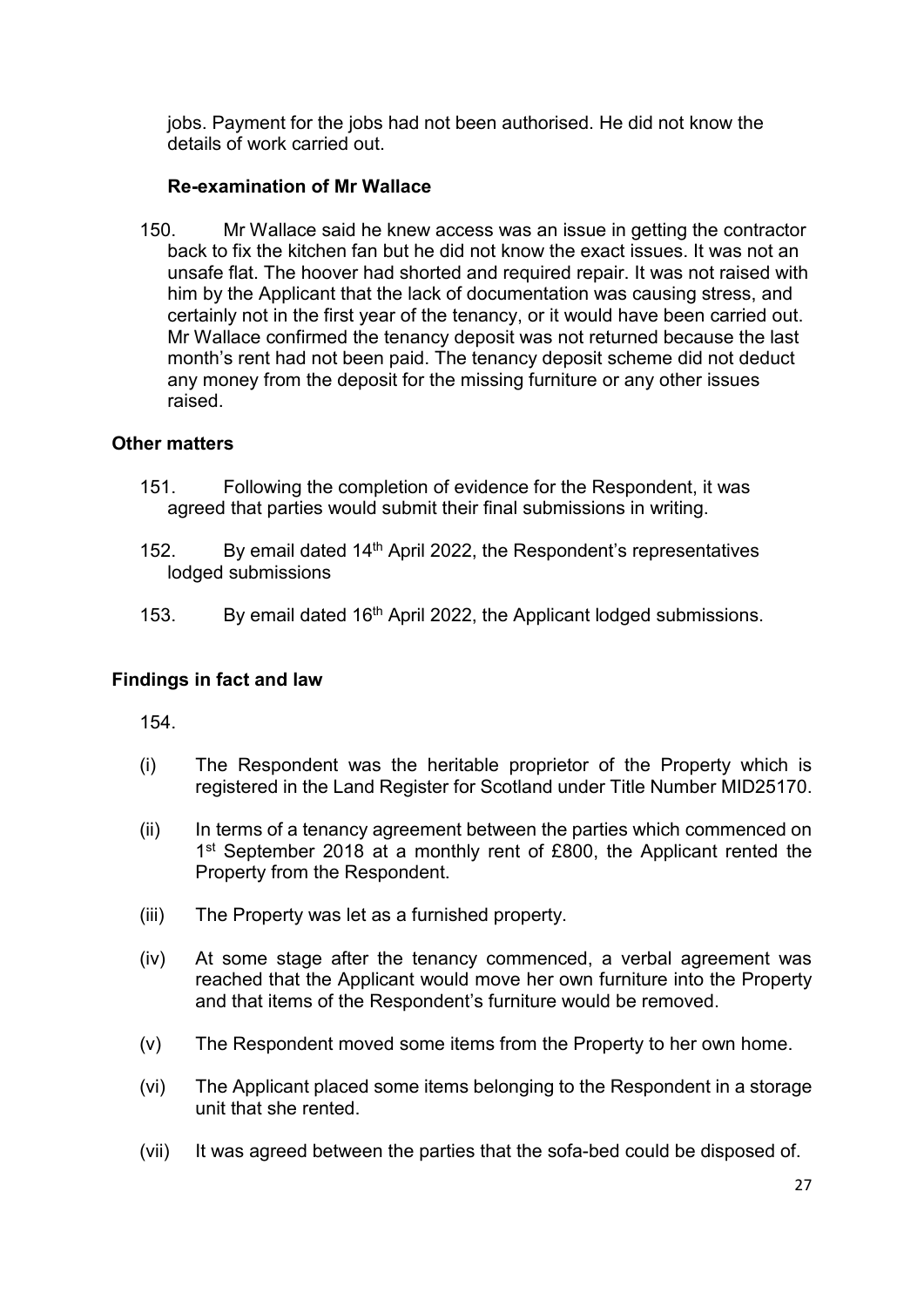- (viii) The Applicant disposed of some items of furniture belonging to the Respondent.
- (ix) There was no agreement between the parties regarding which party would pay for the costs of moving or storing furniture.
- (x) The Applicant is not entitled to recover the cost of moving the Respondent's furniture.
- (xi) The clothes pulley in the Property fell off the kitchen ceiling. The Respondent's husband authorised the Applicant to purchase a new pulley and the cost was deducted from her rent. The Applicant received authorisation from the Respondent and/or her husband to have the pulley refitted at a cost of £50. The Respondent did not reimburse the Applicant for this sum. The Applicant is entitled to be reimbursed for this sum.
- (xii) Following the installation of double glazed windows to the living room of the Property, the Respondent failed to reinstall the curtains. The Applicant was required to pay the sum of £30 to have the curtains reinstalled. The Applicant is entitled to be reimbursed for this sum.
- (xiii) The Applicant had the floor of the kitchen repainted at a cost of  $£110$ following discussion with the Respondent, who agreed to pay for this. No payment was made by the Respondent. The Applicant is entitled to be reimbursed for this sum.
- (xiv) The front door of the Property was, from time to time, not in good repair and in proper working order.
- (xv) The gas hob in the Property was, from time to time, not in good repair and in proper working order.
- (xvi) The kitchen tap was not in good repair and in proper working order for a significant period of the tenancy.
- (xvii) The Applicant had no running water in the kitchen from late August 2020 due to issues with the kitchen tap and the kitchen worktop.
- (xviii) On or around  $24<sup>th</sup>$  September 2020, an emergency repair was carried out to shut off the water in the kitchen.
- (xix) The kitchen fan was repaired in or around April 2020, but it broke again thereafter and was not repaired before the end of the tenancy. The kitchen fan was not in good repair and in proper working order for a significant period of the tenancy.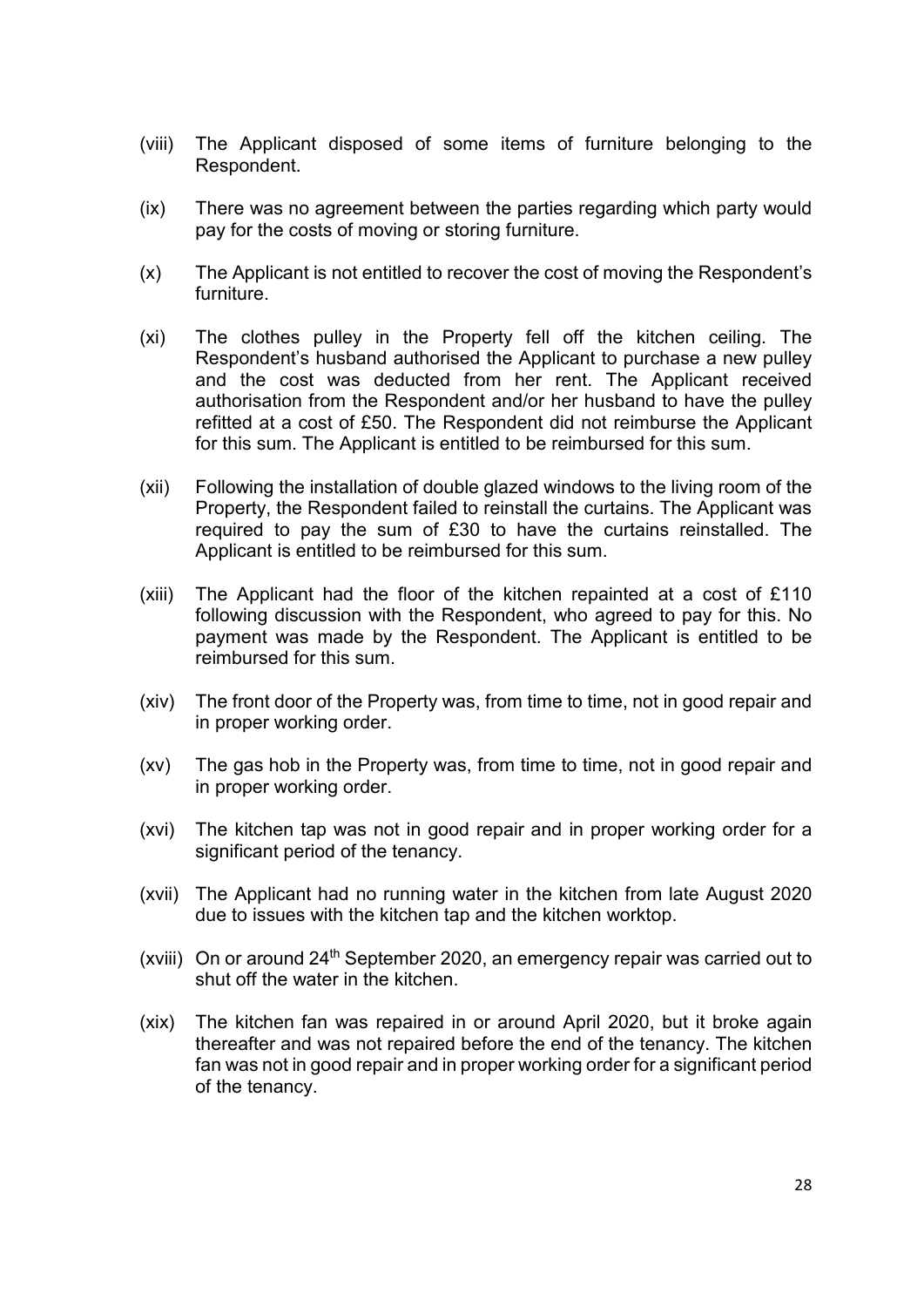- $(xx)$  On  $8<sup>th</sup>$  September 2020, at the Property, the Respondent behaved in an aggressive manner towards the Applicant.
- (xxi) There was no EICR for the Property at the start of, or during, the tenancy.
- (xxii) There was no Gas Safety Certificate for the Property at the start of, or during, the tenancy.
- (xxiii) The Applicant's ability to prepare food was affected on occasion by the lack of a proper working hob, the lack of running water, and the lack of a working kitchen fan.
- (xxiv) There was an electrical incident involving the Applicant's hoover in March 2020, whereby there was a cracking sound, and an arc of blue or white light was emitted from the electrical socket, accompanied by singeing and a smell of burning.
- (xxv) An electrician informed the Applicant in or around March 2020 that the electrics in the Property were not to code, and work was required.
- (xxvi) The gas fire in the Property was disconnected, pending servicing, and a non-fire-proof box was removed for safety reasons.
- (xxvii) The Applicant informed the Respondent that she was suffering physical and psychological health issues by email dated 15th October 2019, also requesting a reduction in the monthly rent.
- (xxviii) During an exchange of text messages on  $27<sup>th</sup>$  March 2020, the Applicant informed the Respondent of concerns with her mental and physical health, linking them to issues at the Property, and stating that she was in fear of using half the Property due to electrical issues.
- (xxix) The Applicant informed the Respondent by email on  $25<sup>th</sup>$  May 2020 that she was unwell and that her health was affected by issues within the Property.
- (xxx) The Property did not meet the repairing standard throughout the tenancy.
- (xxxi) The Respondent has breached clause 18 of the tenancy agreement.in respect of the Property failing to meet the repairing standard throughout the tenancy.
- (xxxii) The Respondent breached her duty to carry out necessary repairs as soon as is reasonably practicable after being notified of the need to do so.
- (xxxiii) The Respondent's breach of contract caused a deterioration in the Applicant's mental health.
- (xxxiv) The Applicant has suffered physical harm as a result of the Respondent's breach of contract.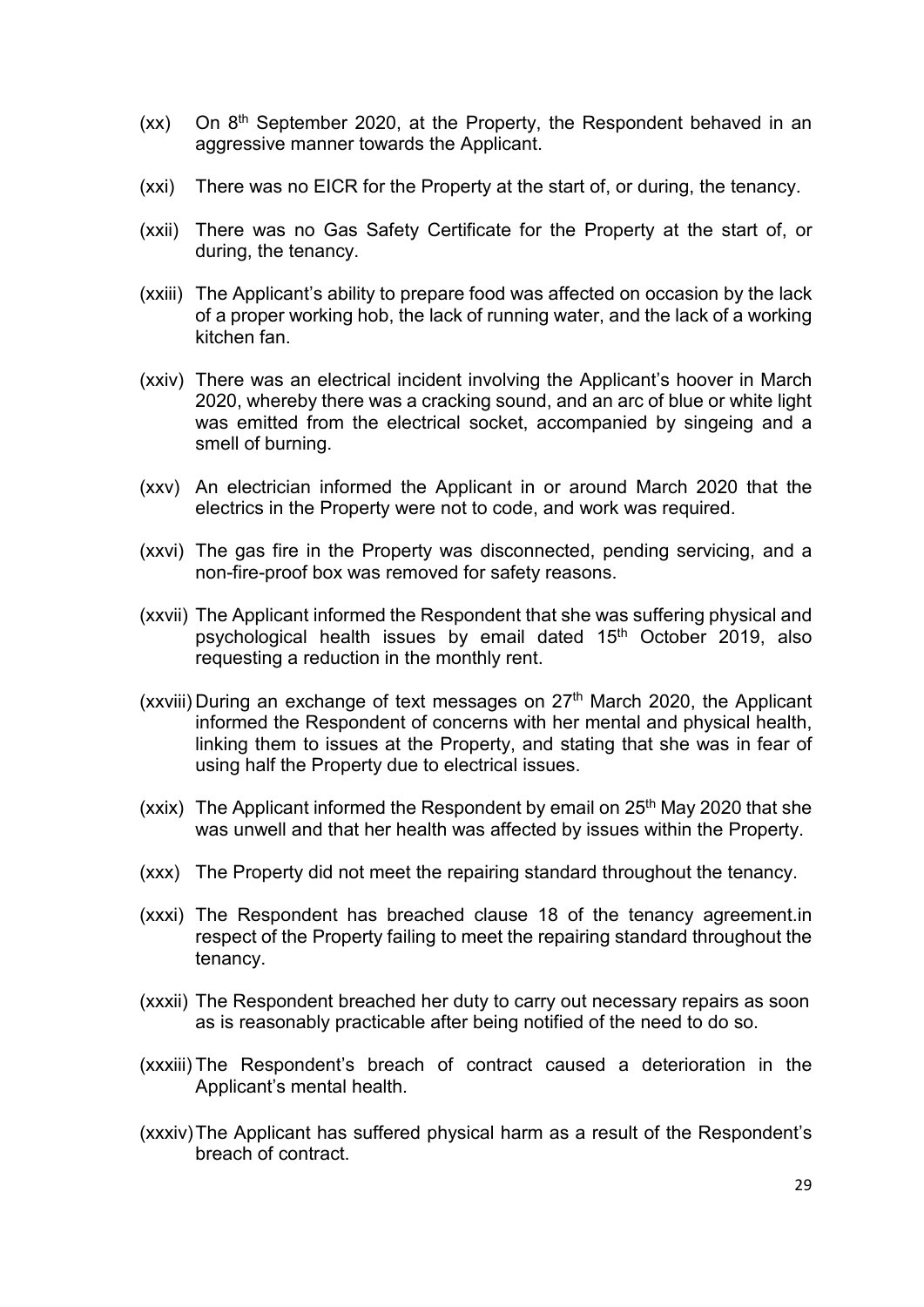- (xxxv) The Respondent ought to have foreseen that a delay in attending to repairing issues and a failure to ensure that the Property met the repairing standard would lead to a deterioration in the Applicant's mental health.
- (xxxvi) The Applicant left the Property on 19<sup>th</sup> October 2020.
- $(xxxvii)$  An EICR was carried out dated 16<sup>th</sup> April 2021.
- $(xxxviii)$  A Home Report was carried out dated 18<sup>th</sup> May 2021.
- (xxxix) A Gas Safety Certificate was carried out dated 22<sup>nd</sup> June 2021.

## **Reasons for decision**

155. The Tribunal considered the disputed claims put forward by the Applicant as follows:

## **Hire car from Enterprise Car Rentals**

156. The Tribunal did not find that the Respondent was responsible for this sum. The Tribunal accepted that the Property was furnished at the start of the tenancy. Thereafter, the parties appear to have agreed verbally that the Applicant would move her furniture in, and that certain items of the Respondent's furniture would be removed. The Respondent was aware that items were being removed and disposed of. The Respondent removed items herself, and does not appear to have objected to the removal and disposal of other items, but there was no agreement between the parties that the Respondent would be responsible for the cost of moving furniture around.

## **Repair work to the Property**

157. The Tribunal noted that £150 of this sum was agreed in respect of works in relation to a radiator and a door. The Tribunal considered that the Respondent was responsible for a further sum of £190, namely the cost of reinstalling the curtains after the living room windows were replaced by the Respondent (£30), the cost of re-fixing the pulley (£50), and the cost of painting the floor (£110). The Tribunal accepted the evidence of the Applicant that the Respondent and/or her husband had agreed to meet these costs. The Tribunal did not accept that the Respondent had agreed to the cost of two men moving items of furniture in the sum of £150. The Applicant's evidence in regard to this cost was unclear, and there seemed to have been no agreement between the parties that the Respondent would be responsible for these costs.

## **Food**

158. The Tribunal accepted the evidence of the Applicant and Ms Mason that the Applicant's ability to prepare food was affected on occasion by the lack of a proper working hob, the lack of running water, and the lack of a working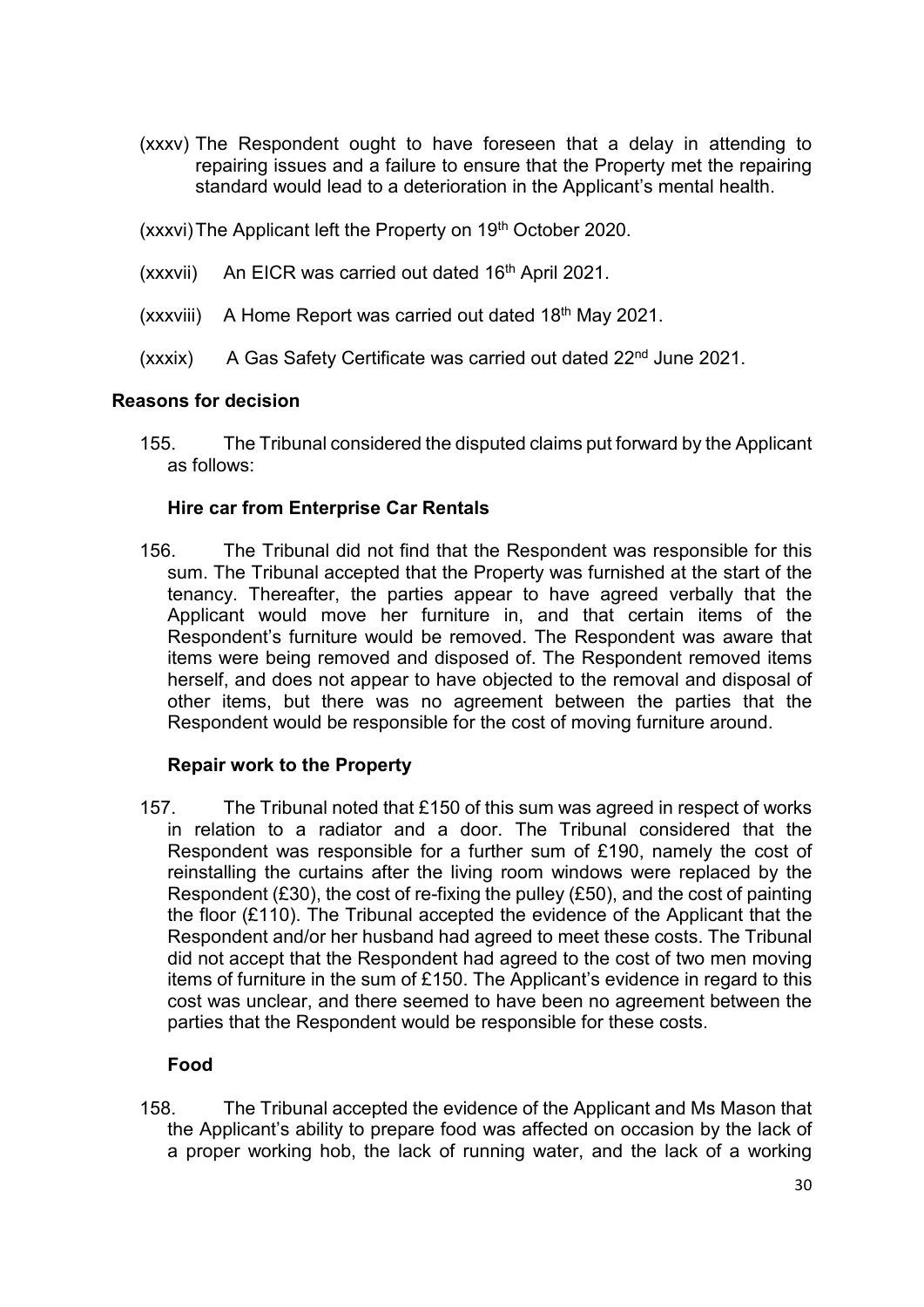kitchen fan. The Tribunal noted that the Applicant herself said in evidence that she could cook bits and pieces now and again, which suggested the problem was not constant. The Tribunal accepted the evidence of the Applicant that the hob did not always work as it should, and that she feared it was dangerous. It may well have been the case that the Respondent's cleaning of valves on the hob assisted on occasion, but the problem persisted, and it ought to have been attended to by a suitably qualified contractor, given the scale of the problem reported.

- 159. The Tribunal found, however, that there was a lack of sufficient vouching for any losses incurred. The Tribunal was not convinced that the takeaways for which vouching was provided were ordered as a result of the difficulties experienced by the Applicant. They were ordered sporadically, on 18<sup>th</sup> and 30<sup>th</sup> June, 24th July, 2nd and 5th August and 17th September 2020, which suggested occasional takeaways, rather than food that was ordered as a result of difficulties with cooking. The sums claimed in respect of individual meals were excessive, particularly the meal ordered on 18<sup>th</sup> June 2020, which appeared to include more food than one person would normally eat. The costs claimed included alcohol, which was not ordered as a result of a lack of cooking facilities, and this tended to reinforce the idea that the takeaways were ordered as a treat rather than a necessity. No vouching was provided for the food said to have been purchased by Ms Mason on behalf of the Respondent.
- 160. The Tribunal made no award in favour of the Applicant in this regard.

#### **Damages for stress, upset and mental health deterioration**

- 161. The Tribunal found that the Applicant was entitled to claim damages for the deterioration in her mental health, as spoken to by Ms Mason, and outlined in the letter from Dr Mathias.
- 162. The Tribunal accepted the position put forward on behalf of the Respondent that damages for breach of contract cannot usually include damages for mental distress; however, the Applicant suffered a deterioration in her mental health, which goes beyond the type of mental distress set out in the case of *Addis v Gramophone Co Ltd*. and constitutes physical harm, for which damages can be claimed.
- 163. The Tribunal found Ms Mason and Ms Yang to be credible and reliable witnesses. The Tribunal did not accept that Ms Mason's evidence was biased by virtue of friendship. Ms Mason spoke to the deterioration in the mental health of the Applicant to the extent that she was talking about taking her own life as a way out of the situation. While the Tribunal accepted that the serving of a Notice to Leave and the prospects of having to search for alternative accommodation could cause a tenant to worry, and probably added to the concerns of the Applicant, it did not consider that this was the main cause of the Applicant's mental health deterioration.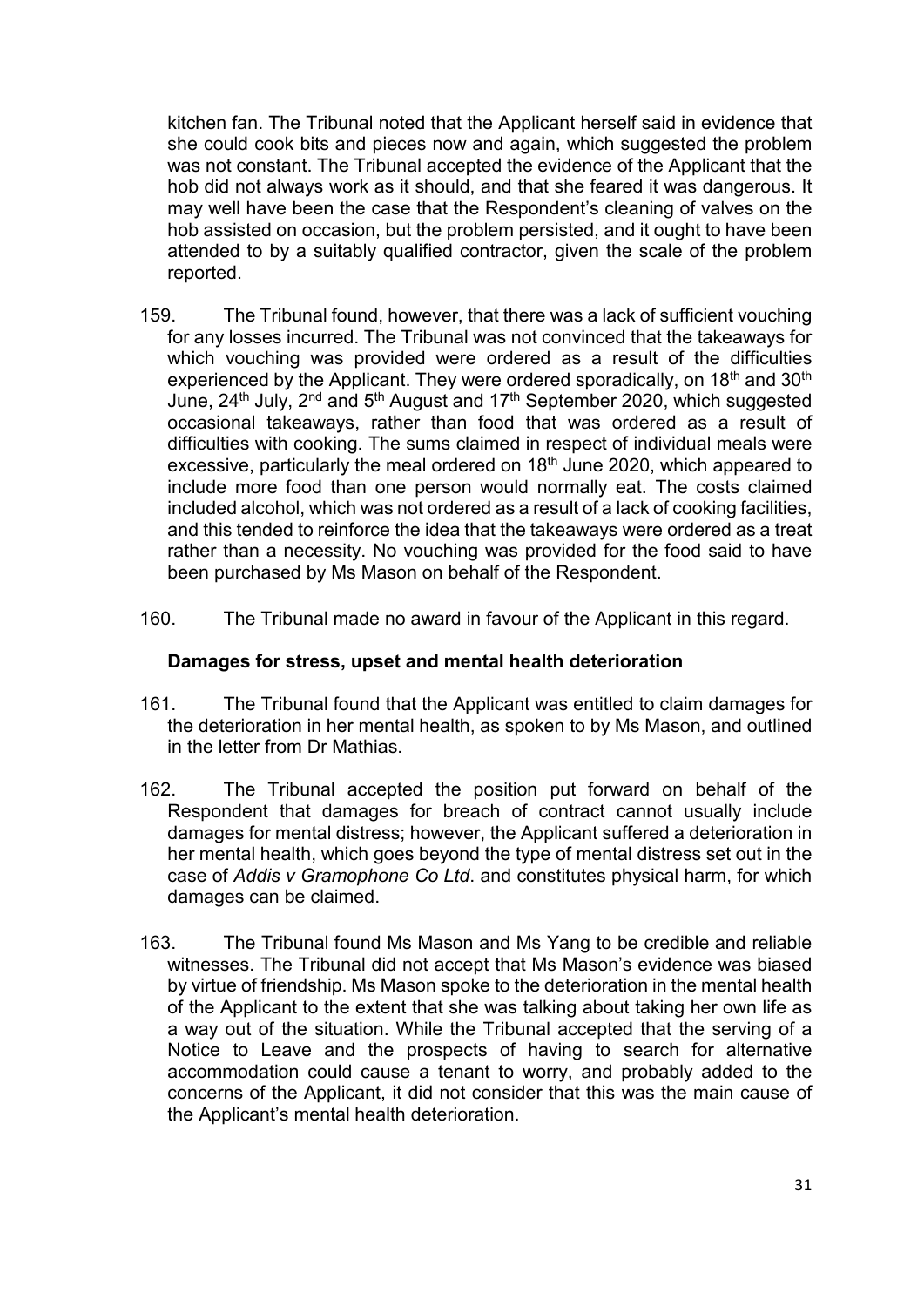- 164. The Tribunal noted that the Respondent has diagnoses of significant mental health conditions. Dr Mathias wrote that the Applicant's living situation at the time she was in the Property contributed significantly to the deterioration in her mental health, and that the Applicant contacted the GP service at times in an extremely distressed state. Dr Mathias also stated that there has been a significant improvement in the Applicant's mental health since she moved to alternative accommodation, and this was also stated in evidence by Ms Mason.
- 165. The Tribunal noted that the Applicant had informed the Respondent several times of concerns with her mental health, linking those concerns to the repair issues within the Property. The Respondent could not fail to have been aware that allowing the repair issues to continue would lead to further deterioration in the Applicant's mental health.
- 166. The Tribunal found that the Respondent breached her obligations in terms of the tenancy agreement in respect of the Property by failing to meet the repairing standard throughout the tenancy in respect of the entrance door, the gas hob, the kitchen tap, and the kitchen fan, and by failing to have the necessary gas and electrical safety checks carried out. She also breached her duty to carry out necessary repairs as soon as was reasonably practicable after being notified of the need to do so. The Respondent's evidence, in relation to the issue with the door, was that there was 'a very blurry picture', and there were so many texts it was difficult to know what was needed. She said she thought she had attended at the Property to address an issue with the door once, but could not recall the timescale. She said repairing issues may have become lost among other issues raised by the Applicant. She did not deny that she may have been notified again about issues with the hob, stating that there were so many issues, it was hard to be clear about notification. In relation to the issue of whether she had been informed that the Applicant was having difficulty cooking, the Respondent said she was not sure if she had been informed of this, when the evidence showed that the Applicant had made the issue entirely clear, with graphic description of her safety concerns.
- 167. It was clear to the Tribunal that the Respondent and Mr Wallace had decided that the Applicant was being unreasonably demanding, and yet, there was no other evidence put forward to support this stance. The Respondent failed to take seriously matters of which she was notified and should have taken seriously, despite being aware of the impact of such matters on the Applicant's health.
- 168. The Tribunal took into account the fact that the Covid-19 pandemic impacted upon the availability of contractors, particularly in relation to the kitchen worktop and tap; however, the Respondent was able to get a contractor to deal with the kitchen fan during lockdown, albeit she failed to have it repaired again at a later stage. The Tribunal also took into account that the kitchen tap situation had been ongoing for some years before it became unusable, with the Respondent and/or Mr Wallace having to attend to it on occasion from 2017.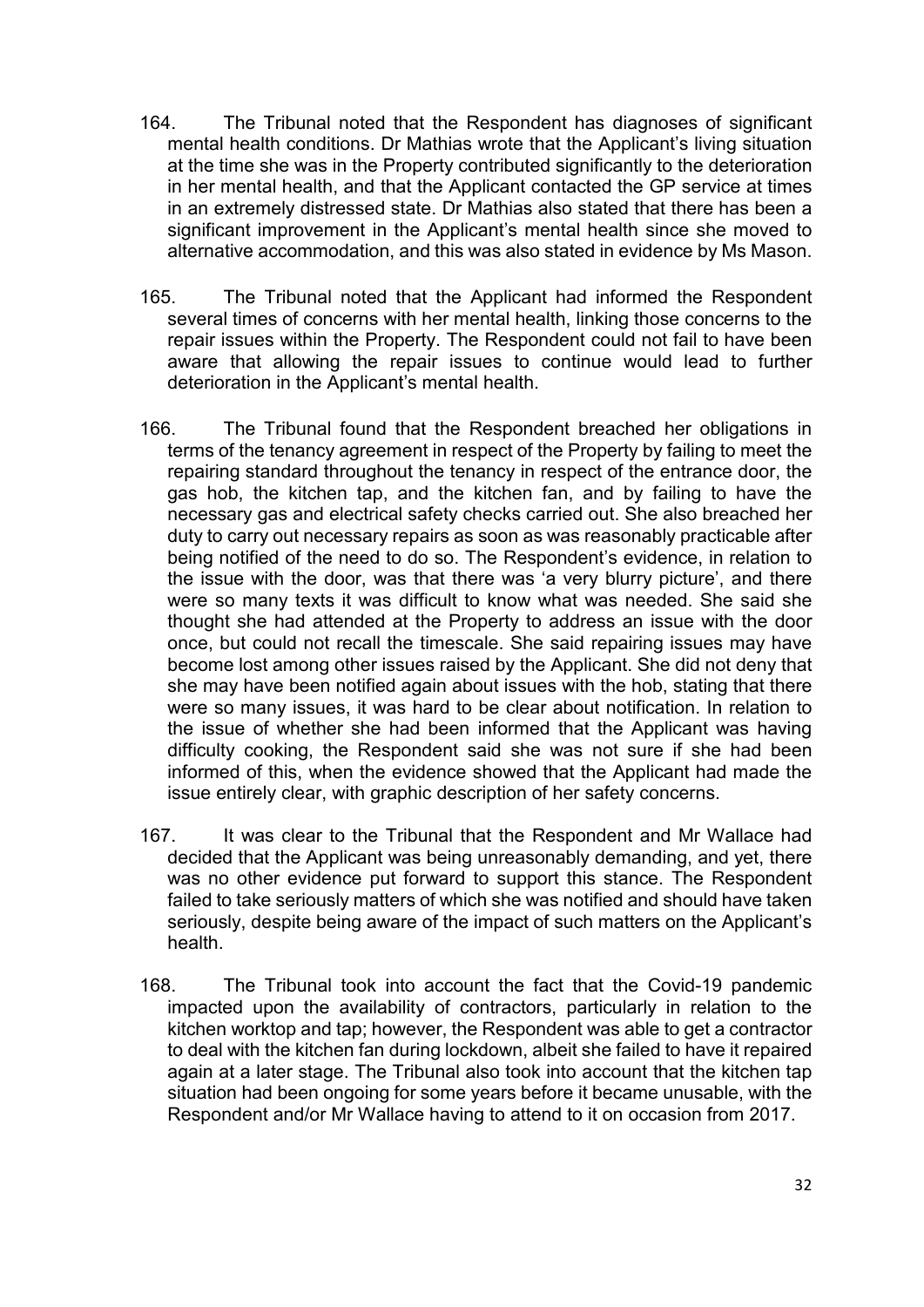- 169. The Tribunal took into account the evidence of the Respondent that personal issues also contributed to her decision to inform the Applicant that *All non urgent repairs are on hold at this time due to what is possible for us* in her email of 1st September 2020. When Mr Wallace was asked what this phrase meant, he referred to the Applicant asking for more and more to be done, and said he and the Respondent were making judgements about what they would send people in to do during the pandemic. This evidence tends to suggest the delays could not be blamed entirely on the pandemic, but that the Respondent and Mr Wallace were choosing not to attend to some matters for personal reasons.
- 170. The Tribunal also noted Mr Wallace said in evidence that, when the Applicant was asking for a replacement hoover, it felt like the Applicant was asking for yet another thing, and he felt he had to draw a line. The fact that Mr Wallace took this view, when the fault with the hoover had been caused by a serious electrical issue within the Property, lends weight to the conclusion that he and the Respondent had made a decision not to address issues raised by the Applicant because they either did not believe the Applicant or considered she was being too demanding.
- 171. There was insufficient evidence to support the assertion that there was an electrical fire. However, the Tribunal accepted the Applicant's evidence that something serious occurred with the electrics in the Property and that the issue damaged her hoover. Taken together with the issues with the gas hob, the comments of an electrician that the electrics were not 'to code', issues with water leaking from the boiler, the lack of safety certification, and a door that did not always open, it is not surprising that the Applicant was concerned and distressed and that this contributed to a deterioration in her mental health.
- 172. The Tribunal did not consider there to have been a campaign of exploitation by the Respondent or Mr Wallace as alleged by the Applicant. However, the Tribunal found the attitude of the Respondent and Mr Wallace in regard to the failure to carry out safety checks concerning, to say the least. The Tribunal also found the failure to register as landlords to be concerning. Despite having previously said that they were not experienced landlords, this was not the case, as the Property had been rented more than once previously, and Mr Wallace spoke of having a background in housing.
- 173. The Tribunal was not persuaded of the credibility or reliability of either the Respondent or Mr Wallace in relation to the matter of the gas fire. Both were keen to attribute the condemnation of the fire to the Applicant and the way in which she lived. The Tribunal preferred the evidence of the Applicant that the gas fire was disconnected for other reasons, including the installation of a fire box that was not safe. The Tribunal noted that the Respondent's written representations stated that the fire was disconnected 'until it could be serviced', which contradicted their position in evidence.
- 174. The Tribunal took into account the claim made by the Respondent to the tenancy deposit scheme that *the flat was all fine with annual gas certification*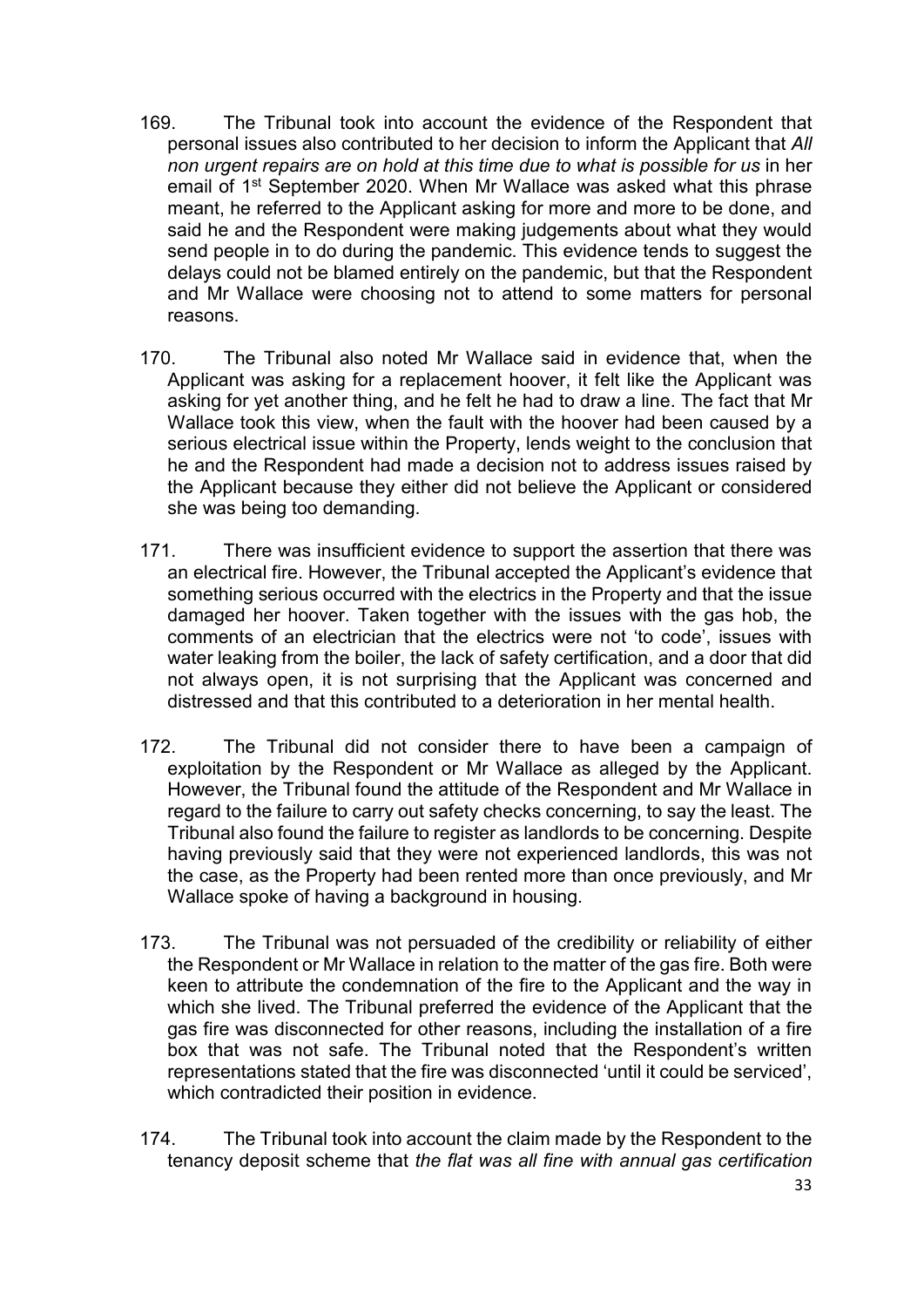*checks at the beginning*. Despite alternative interpretations put forward in evidence by the Respondent and Mr Wallace, the Tribunal was not persuaded that this was not an attempt to mislead the tenancy deposit scheme into believing that gas certification checks had been carried out at the start of the tenancy. This reflected badly on the credibility of the Respondent and Mr Wallace, as did the inclusion of a sum of £300 for a sofa-bed in the sums said to be due by the Applicant at the end of the tenancy, when, in reality the sofabed was discarded with the agreement of the Respondent as it was not worth anything.

- 175. The Tribunal did not find Mr Wilkinson to be a credible or reliable witness. Indeed, it was not apparent what his evidence was intended to achieve. His precognition appeared to be little more than an attempt to disparage the Applicant. His evidence was given in a manner that showed no respect for the Tribunal. He engaged in shouting and talking over Tribunal Members, and was flippant and sarcastic during cross-examination. It appeared that the reason he considered that the Respondent and Mr Wallace had gone beyond what a normal landlord would do was because he'd been told so by Mr Wallace during a conversation that took place after the tenancy ended.
- 176. In all the circumstances, the Tribunal considered £600 to be a suitable sum in respect of damages.

## **Expenses**

177. The Tribunal did not find that the Respondent had been put to unreasonable expense through unreasonable behaviour of the Applicant in the conduct of the case. The application was accepted by the Tribunal on  $10<sup>th</sup>$  June 2021. At the Case Management Discussion on  $6<sup>th</sup>$  September 2021, issues were raised in respect of the application, but it was not deemed not competent. The Tribunal could identify no behaviour on the part of the Applicant that it would consider unreasonable. No award of expenses was made.

## **Decision**

178. An order for payment is granted in favour of the Applicant in the sum of £1859.70.

## **Right of Appeal**

**In terms of Section 46 of the Tribunal (Scotland) Act 2014, a party aggrieved by the decision of the Tribunal may appeal to the Upper Tribunal for Scotland on a point of law only. Before an appeal can be made to the Upper Tribunal, the party must first seek permission to appeal from the First-tier Tribunal. That party must**